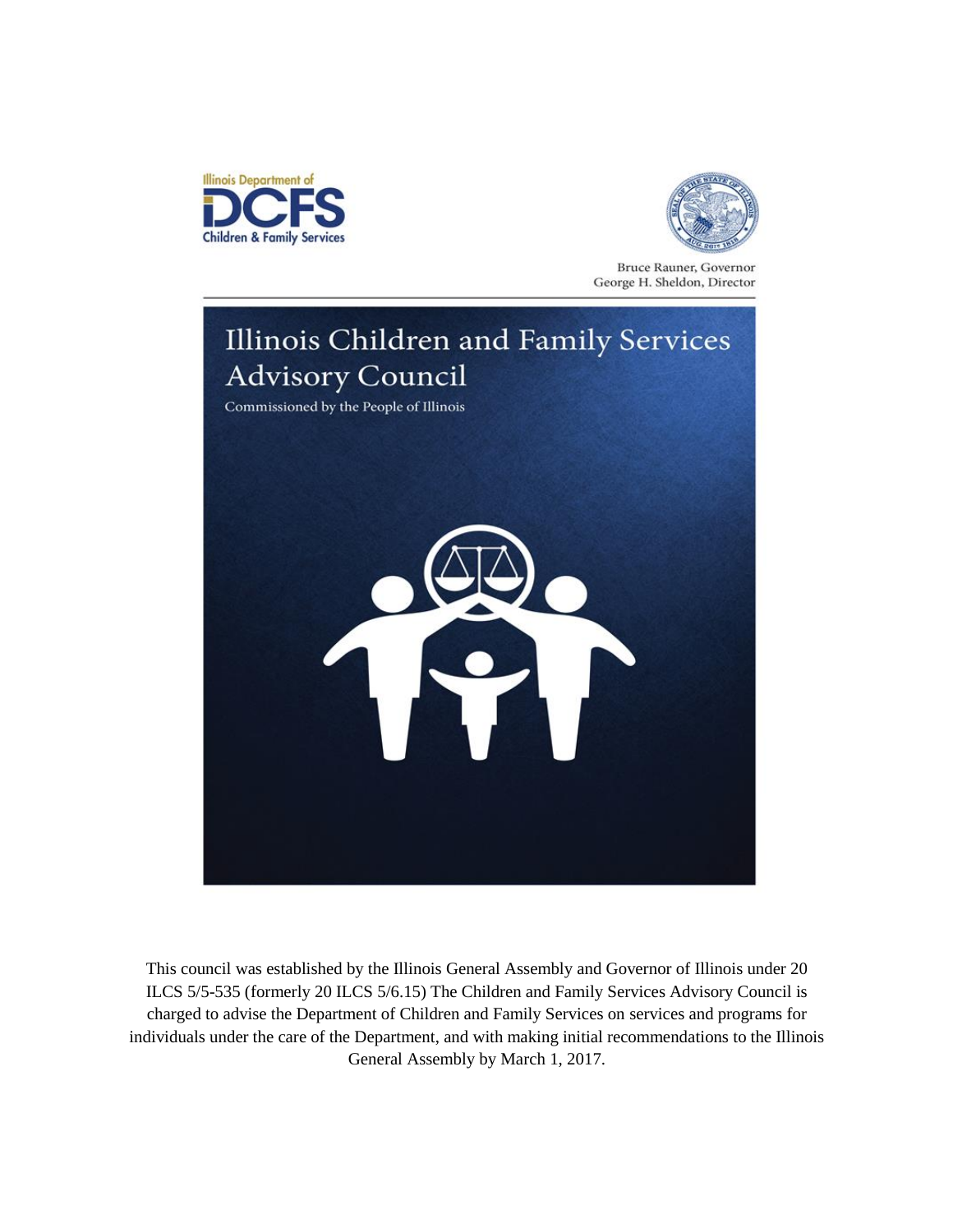## **Illinois Children and Family Services Advisory Council**

April 2017 Report to the Illinois General Assembly

The Illinois Children and Family Services Council was re-invigorated by legislation in July 2015. The Council has met twelve times since then, working on a unified Mission and Vision, and to begin identifying the issues in the Department needing the greatest amount of review. The Council now meets on a quarterly basis and has several sub-committees that meet at their discretion to continue the review of areas of interest. This Council and the Department have taken steps to get all 21 members officially appointed by the Governor in the last year.

This report details some of the work that has been completed over the last year, including the work of subcommittees, and sets out the Council's recommendations for moving our system forward in the coming months.

The Illinois Children and Family Services Advisory Council submits this for your consideration.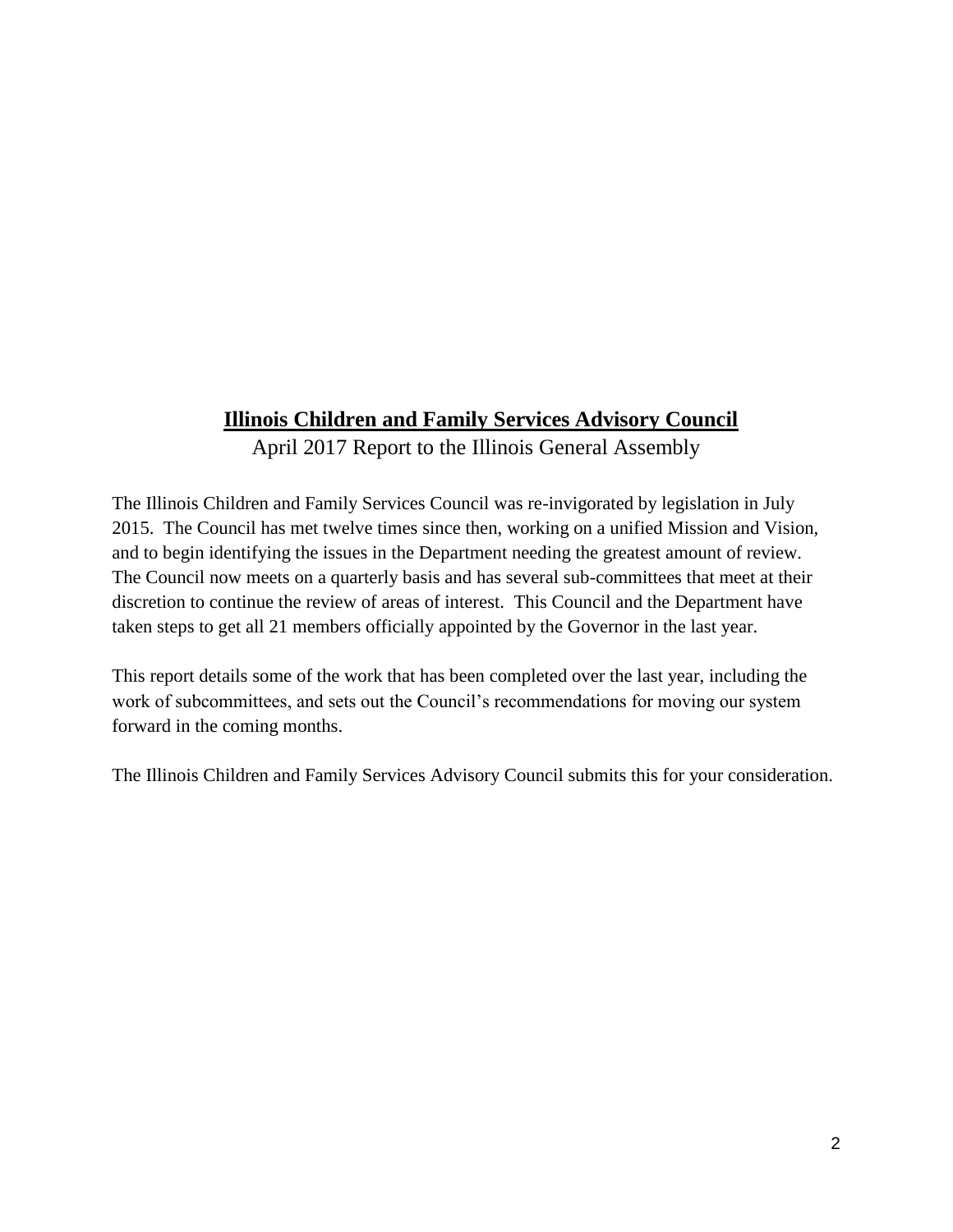# **TABLE OF CONTENTS**

| Youth, Young Adults, and Alumni Sub-Committee25 |  |
|-------------------------------------------------|--|
|                                                 |  |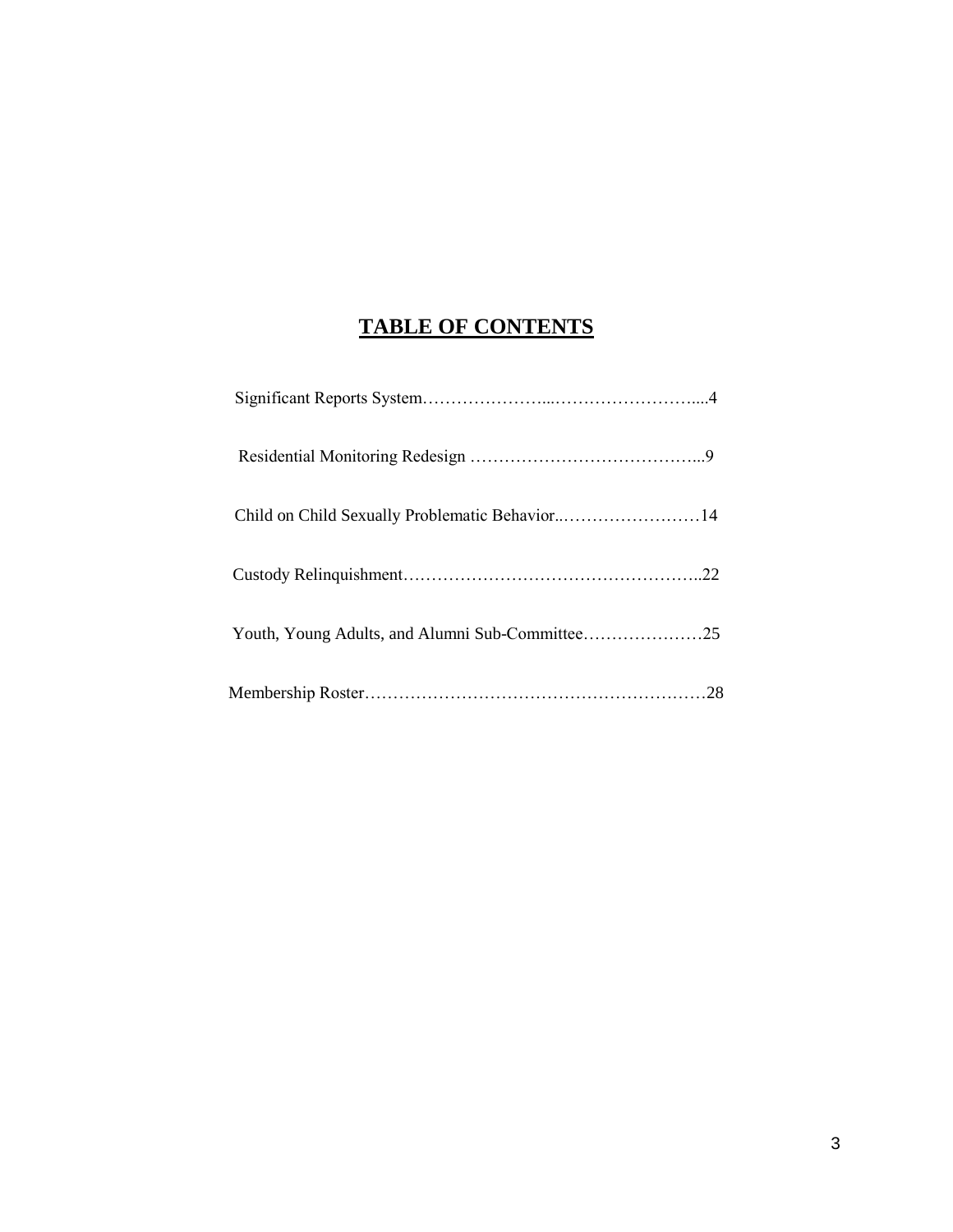## **Significant Reports System (Previously Unusual Incident Reports [UIRs])**

**Background**: Based on a presentation by the Department to the Council in April 2016, on the improvements being undertaken to the Abused and Neglected Child Reporting Hotline and on Unusual Incident Reports, the Council requested the Department provide it with more detailed information in order for the Council to more thoroughly explore how the system of UIRs was working. This included information on the data system which tracked these types of events. Specifically, the Council requested a list of all Significant events (then referred to as UIR's) broken out by agency; by type of setting; and by type of incident.

## **Conclusion**:

The Department initiated a project to enhance incident reporting for children and youth as well as agency/facility, caregiver and personnel reporting. Prior efforts to address the antiquated reporting process and disparate systems previously used to record incidents were unsuccessful. The Department had made several attempts over the past eight years to improve incident reporting. In April 2016 the Department reinstated a workgroup that included DCFS and Purchase of Service provider staff at various levels, including direct service staff to enhance practice procedures  $(P331.120)^1$  taking the essential steps of building and automate incident recording on one platform, the SACWIS (State Automated Child Welfare Information System) case management system, which is the electronic case record system used by Department and POS staff to record case information for children and families served by the Department and POS providers.

The process for recording the UIR in the past involved documentation on a paper form or template. The CFS 119 was used to capture the incident information initially within 2 days of the incident occurrence. Within 5 additional days the incident had to be documented in one of two data systems. Incidents for children and youth in residential care were captured in the Illinois Outcomes system. All other child/youth incidents were recorded in the NOMAD system, which is an aged technology the Department is in process of decommissioning. Additionally the Illinois Outcomes system did not include all UIR functionality in that the final UIR disposition was performed on the NOMAD platform. This required UIR data to be shipped from one platform to another.

<sup>1</sup> [https://www.illinois.gov/dcfs/aboutus/notices/Documents/Procedures\\_331.pdf](https://www.illinois.gov/dcfs/aboutus/notices/Documents/Procedures_331.pdf)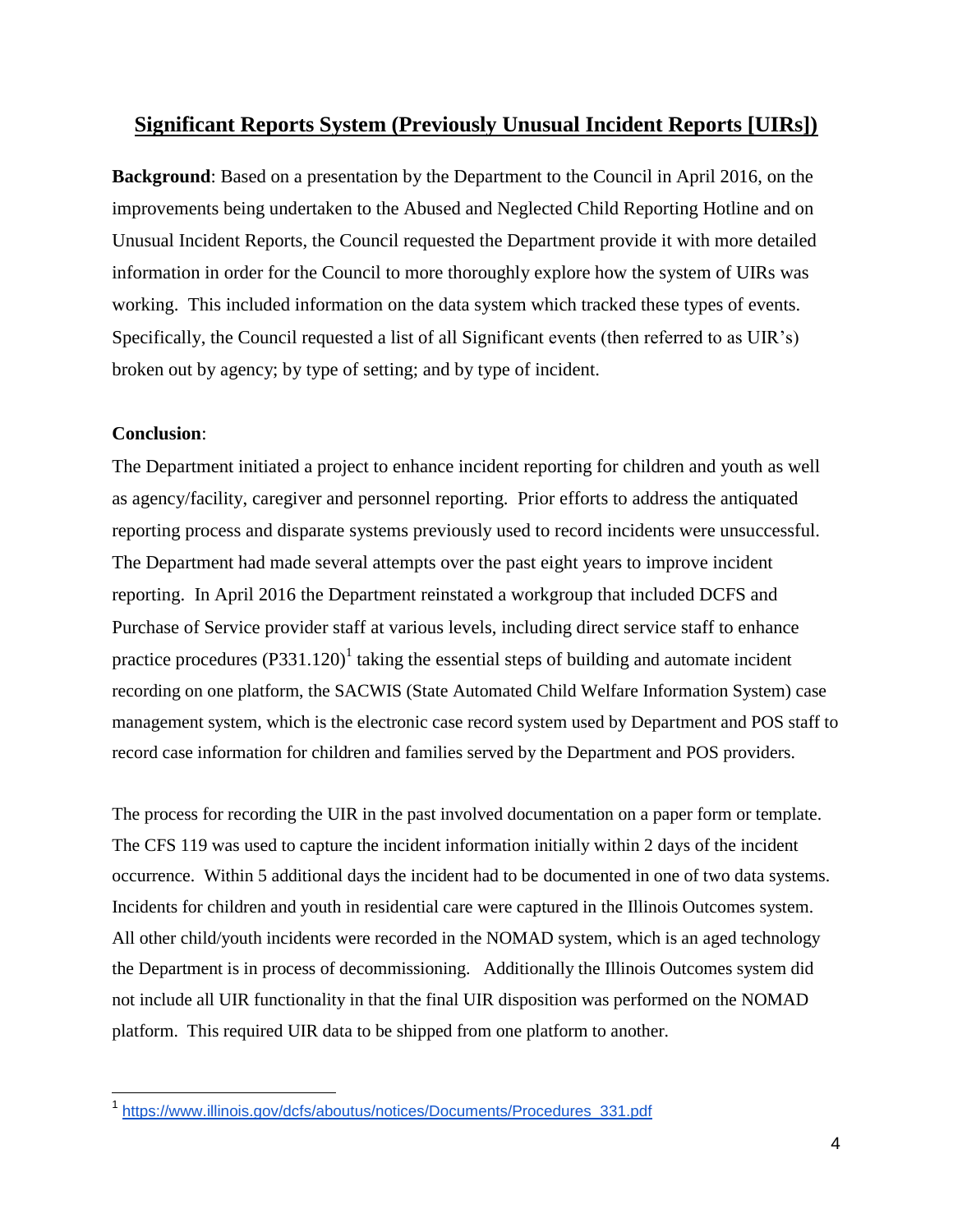The fact that there were two different data systems being used to capture UIR data, a manual paper process and data being ported from one system to another for disposition made it clear that streamlining the process both procedurally and systematically was necessary.

Significant Event Reporting is the process that captures significant, sometimes traumatic occurrences that impact children and youth served by the Department. (These are reports formerly known as Unusual Incident Reports.) Additionally, this process is used to capture significant events that involve Department licensed facilities, including day care providers, as well as staff employed by the Department or Purchase of Service (POS) Agencies, Department licensed facilities and caregivers. Significant events in Illinois child welfare include child and youth events, and personnel, caregiver and facility related events. Child and Youth Significant Events include allegations of abuse and neglect, reports of missing or abducted children and youth, and child and youth incidents including:

- · Encounters with Law Enforcement;
- Behavior Related Incidents:
- · Sexualized Behavior;
- · Medical/Psychiatric;
- · Injury Related Incidents;
- Identification of a Pregnant or Parenting Children and Youth in Care;

#### **Key Benefits of Implementation:**

Significant Events require immediate reporting for abuse/neglect and missing events. Child/youth incidents are also required to be reported immediately during business hours, however when the occurrence is outside of normal business hours, the "immediate" reporting requirement will occur at the beginning of the next business day. All incidents that are required to be reported immediately to the State Central Register/Hotline (SCR) or Child Intake Recovery Unit (CIRU) shall be reported immediately upon learning of the incident regardless of the time or day. In the previous practice the UIR was required in addition to abuse/neglect reports and reports of missing child/youth events. This created duplicate processes for staff and resulted in duplicate data.

Significant events are visible immediately on a SACWIS monitoring log as well as on the caseworker and supervisor desktop. The immediate reporting timeline allows for quicker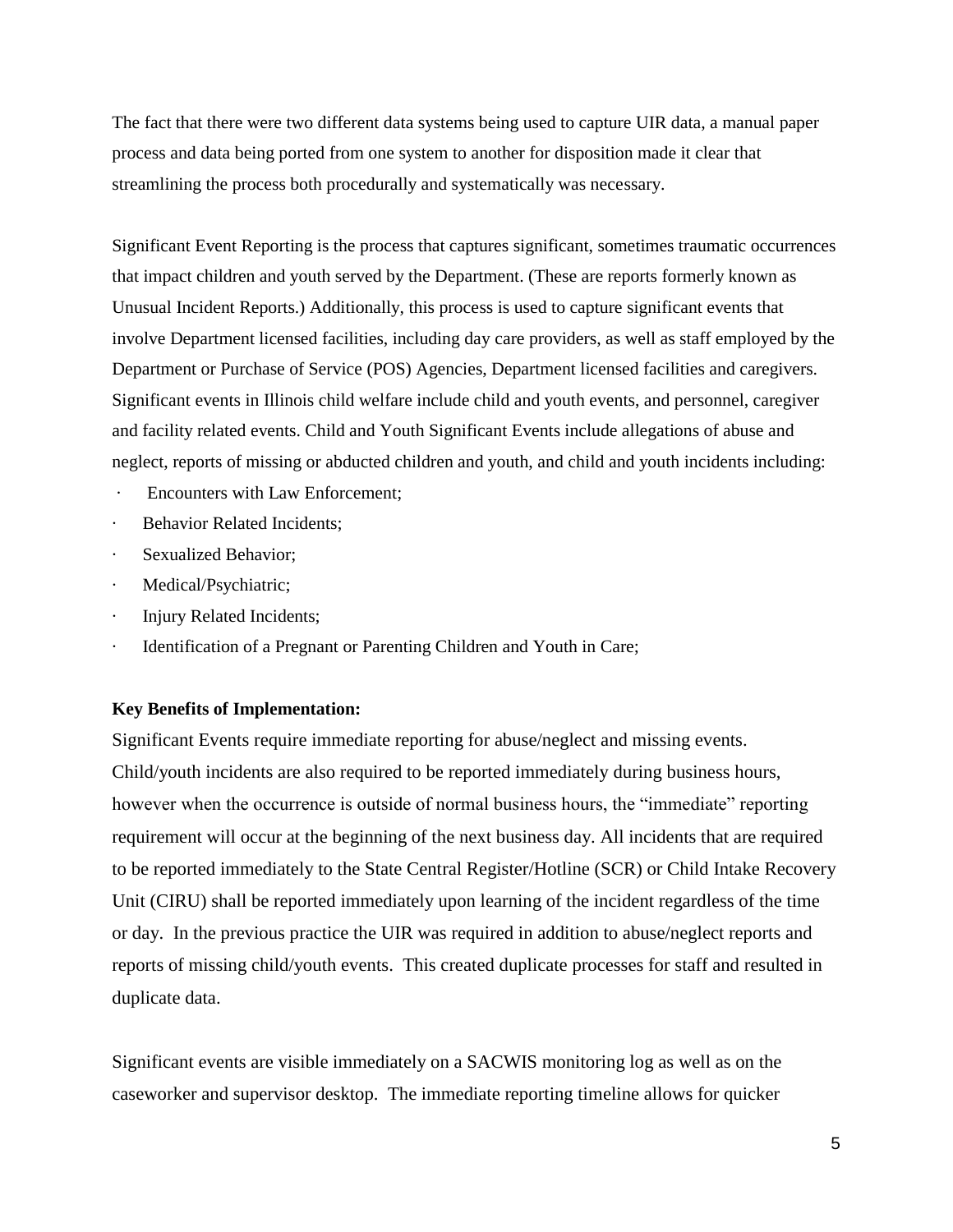responses to child and youth events and immediate notification to involved staff at field service, management, monitoring and executive levels. Often in the past key staff had not been notified in a timely manner and required interventions were not employed. For example in instances where a child or youth had experienced an arrest or involvement with law enforcement the DCFS Office of the Guardian was not notified in time to provide legal representation. Now the immediate visibility will allow for this.

Significant event disposition as defined in procedures section 331.190 now allows for the disposition activity to occur in one place. As noted, previously the final disposition could not be entered on the Illinois Outcomes platform. The SACWIS functionality captures all aspects of significant event reporting as in current practice. Immediate reporting, streamlined systems and functionality allows for dispositions to occur more timely.

This means: 1) activities or services have been undertaken such that risk to a child's or other person's health, safety or welfare have been mitigated or resolved to the point that usual and customary services can be provided, if appropriate; 2) does not mean that the case is closed, rather it means that there is closure with respect to the reported incident; 3) that the extraordinary circumstances reported (i.e., those beyond the customary operations, routines, relationships) have been addressed appropriately by responsible persons and recorded in a manner prescribed by the Department.

## **Council Concerns:**

This council identified several areas of concern regarding the existing reporting system for Significant Events. These included: (1) there appeared to be no criteria for prioritizing incidents; (2) the volume of incidents being reported was overwhelming, and (3) the process for recording the incidents did not appear to actually provide a rapid response.

**Recommendation 1**: This council recommended prioritizing the Department's response to Significant Events and reordered what is considered high or low priorities.

**Departmental response:** The Department reviewed and revised their process for collecting and responding to Significant Events based on the Council's recommendation. Now Critical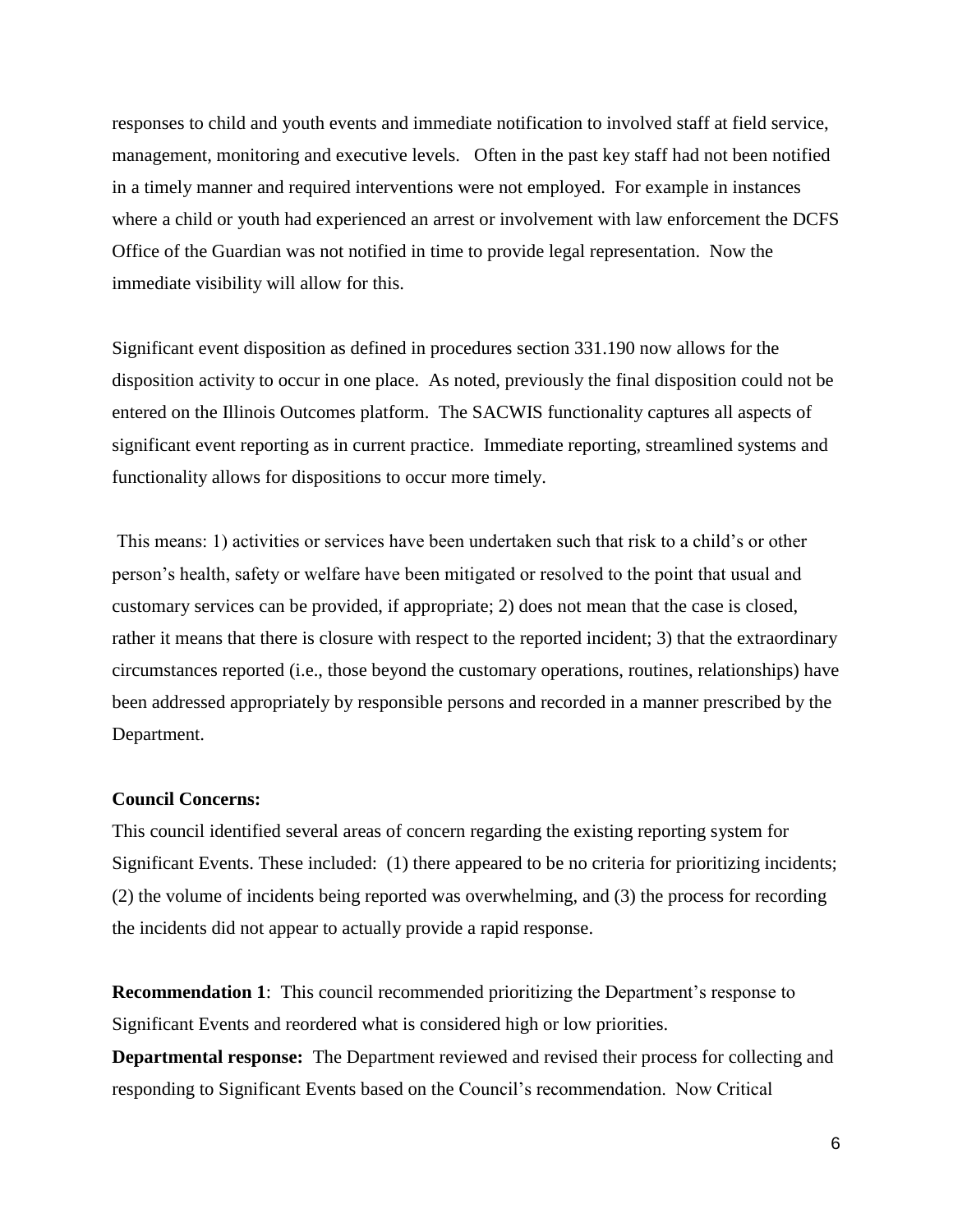incidents are treated differently than significant incidents. Here are events categorized as Critical Significant Events:

1.) Allegations of Death

2.) Allegations of Serious Injuries, Harm and Trafficking of Children and Youth in Care or Served by the Department

3.) Reports to Child Intake and Recovery Unit (CIRU) of Abducted, missing or on run Children and Youth

4.) Media/High Profile Critical Event

5.) Employee/Personnel Related Event are now set into two categories, one of which is a higher priority than others. The response and distribution network for our Significant Event Reports system is also altered so that essential staff receive essential information.

**Recommendation 2**: This council recommended a more "real time" data, and reporting system **Departmental response:** The Department looked at changing how staff utilizes the system through the development of a new User Guide<sup>2</sup>. In addition to the user guide which better defines when to file a Signification Event, this delegates the responsibility of creating a UIR to additional DCFS Units. Who reviews and utilizes the Significant Events now includes Facility and agency Monitoring teams. The Department has learned by reviewing other concerning times in the near past - for instance at the Residential Treatment facility Rock River, that a spike in the number of Significant Event Reports appeared as new leadership took over at their facility. This spike in Significant Event Reports could have provided an alert to the monitoring team that something had been or was currently going wrong within the organization.

To get to a more "real time" reporting the department unified the Significant Events Reporting system into one database. Prior to this point two databases existed, one for congregate care, and one for foster care. The department increased the number of users who can enter a Significant Event by threefold. By increasing the number of users who can enter Significant Event Reports into the database, we have created a Significant Event Reports system that is closer to real time. This growth keeps all of our child welfare system aware of any growing concerns. The most

 2 P331 (Significant Event Reports) and SACWIS user guide are available to providers and DCFS Staff on our Intranet<http://dnet/intranet/default.asp>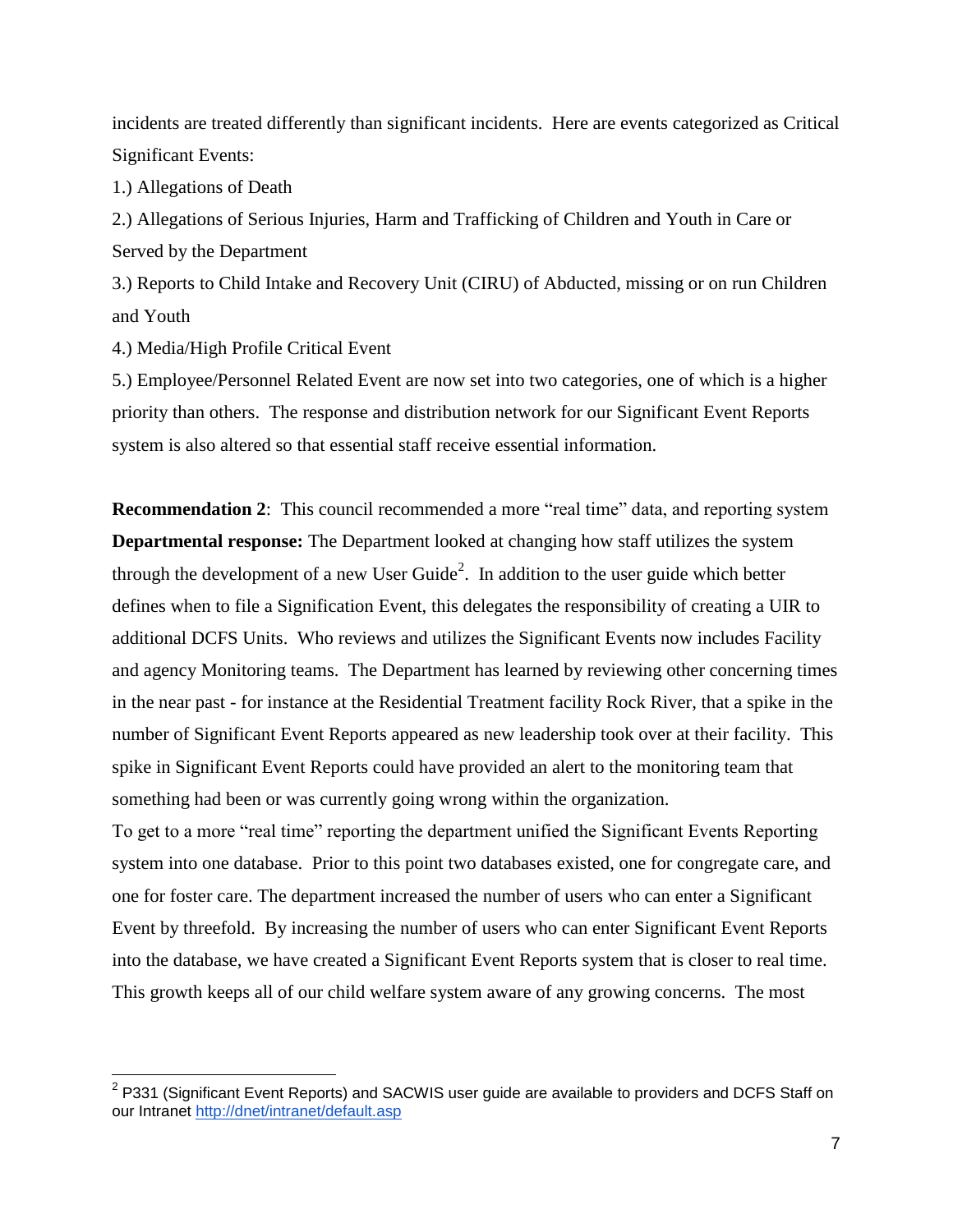recent information received outlined that there are significant time repercussions already observed.

#### **Outcome:**

Under the old system the average time it took a worker to file a UIR was 7 days. The rules allowed a worker up to 2 days to "file a UIR" but allowed an additional 5 days were allowed to enter that data into the system. Today, the average time to entry is within is 24 hours of an incident.

Under the old system the Disposition; or outcome of the incident was on average 30 days. Under the new system the average is 5 days. Under the new system a significant event is now instantly available to workers, supervisors, agency leads, monitors etc. That means the system is able to deliver access and notifications in real time.

#### **Summary:**

These essential improvements: altering and improving the definition of Significant Events Reports for better prioritization, unifying the Significant events reporting into one system, linking the UIR database as an information source for Monitoring teams, and increasing the number of users who can enter reports, are just the first steps towards essential improvements which the Department has taken. These improvements were impacted by the members of this council, and their recommendations during our March and May meetings. We look forward to continuing involvement on the further improvement of this process.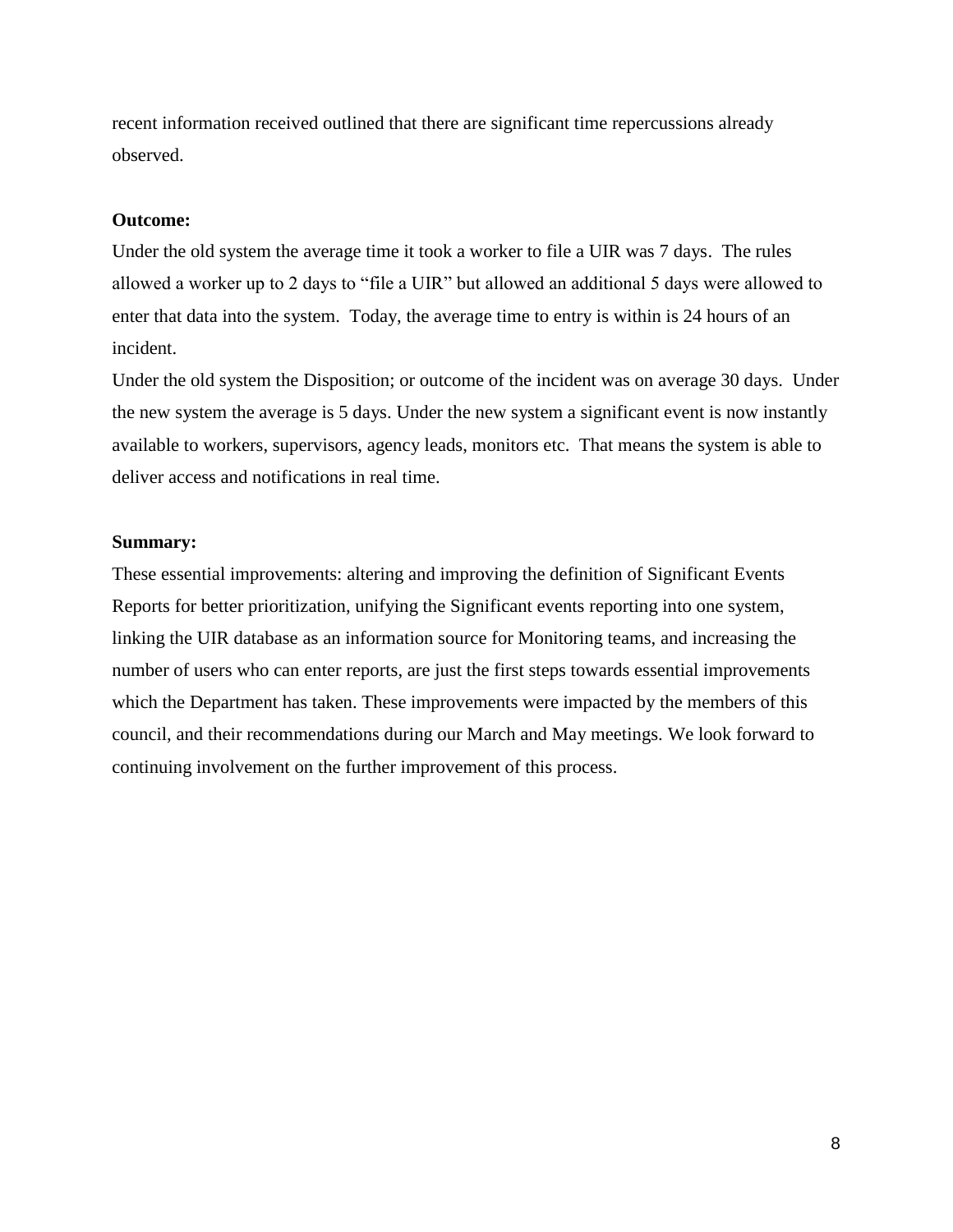## **Residential Monitoring Redesign**

The Advisory Council began to look at residential monitoring through a series of requests for information and details on Residential Utilization and to respond to concerns about the closing of the Maryville and JCFS facilities. Several members of the Council asked about the plans for youth who require this level of treatment and wanted additional information on what the Department is doing to ensure that all youth have appropriate living arrangements in Illinois. Additional information on this topic appears in the section on Residential Utilization.

As part of this review, the department sought feedback on the residential monitoring redesign as recommended by the B.H. Consent Decree Expert Panel. In response to the B.H. consent Decree, the Department requested feedback from two Universities with experts in this area, Northwestern and University of Illinois Chicago. These two universities worked over 3 months to identify a more holistic approach to monitoring. As their draft was put together, the Director asked the Advisory Council to hear the recommended process, and to make recommendations or identify any overlooked elements to the new practice.

The Council heard a presentation from the authors of the draft plan. The discussion in our September meeting was quite robust. The members raised concerns about if the redesign was very similar to the current monitoring process. In short, three members of this Council Bob Bloom, Bob Foltz, and Marge Berglind were asked to provide additional information about concerns, and any recommendations they may offer. This conversation led to the integration of Bob Bloom and Bob Foltz in the official planning of the Residential Monitoring Redesign.

During our December meeting Dr. Foltz, and Dr. Bloom both discussed the Residential Monitoring Pilot that is going to test and evaluate the new monitoring process. This Pilot initially launched in the Northern, Cook, and Southern regions. The pilot is being rigorously evaluated by Chapin Hall to ensure its efficiency in improving positive outcomes for youth.

Our Council continues to be poised to ensure our youth have safe and appropriate places to live. The new system will also ensure our treatment level care facilities keep our children and youth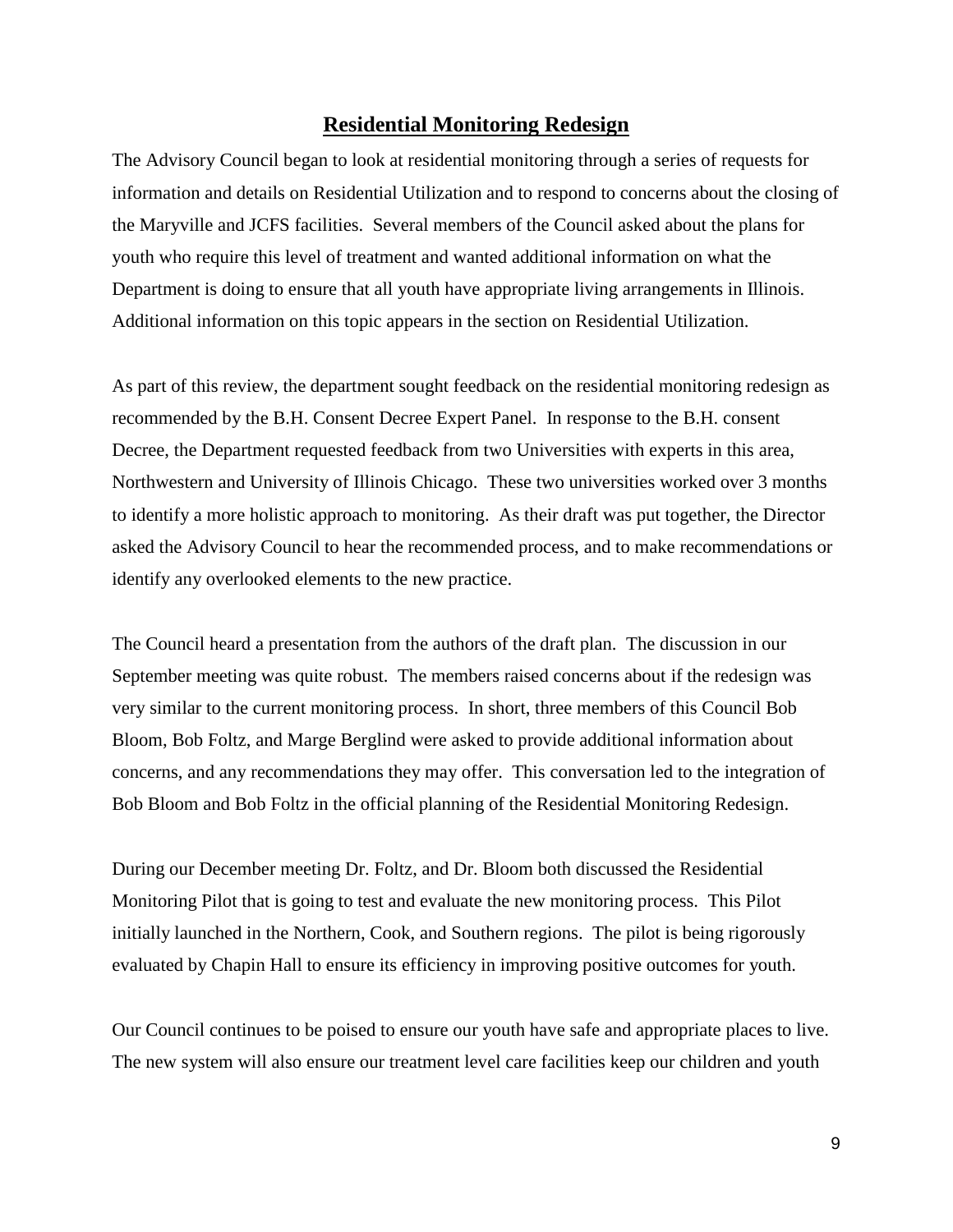safe, are appropriately transitioning youth out of treatment level care as quickly as possible, and are always working towards maintaining children and youth in the least restrictive placements.

The Residential Monitoring Pilot is one piece of the puzzle on how to improve the lives of our youth with the highest needs. Improving the outcomes for youth who require residential treatment, overhauling Residential utilization, and clinical impact are the long-term outcomes of an effective monitoring system. During the discussion of Residential Monitoring it can be easy to get distracted by the frustration with Residential care in general. However this pilot offers an innovative team approach to monitoring, connecting with our youth, and improving the clinical practice of Residential providers.

Below is the information on the Pilot:

# **Therapeutic Residential Performance Management Initiative (TRPMI) Update (Formerly called the Residential Monitoring Redesign) December 2016**

The BH Expert Panel report noted several concerns with the internal capacity of DFCS to monitor and evaluate programs and services for the youth in its care. The BH Expert Panel recommended that DCFS enlist the assistance and guidance of external monitors and engage some of its university partners to develop a results-oriented, accountability residential monitoring system. DCFS enlisted Northwestern University and the University of Illinois at Chicago (Redesign Team) to develop a system that incorporates a new performance and outcomes based measurement system to monitor implementation integrity, to evaluate intervention effectiveness in accomplishing intended results, and to adapt program modifications flexibly when results are contrary to expectations. The Redesign Team developed a comprehensive plan that addressed not only monitoring the safety of youth in residential and performance-based contract measures, but also the well-being and clinical outcomes of youth in residential care.

The Therapeutic Residential Performance Management Initiative (TRPMI) calls for a team model and collaborative decision-making, rather than the monitor/supervisor approach currently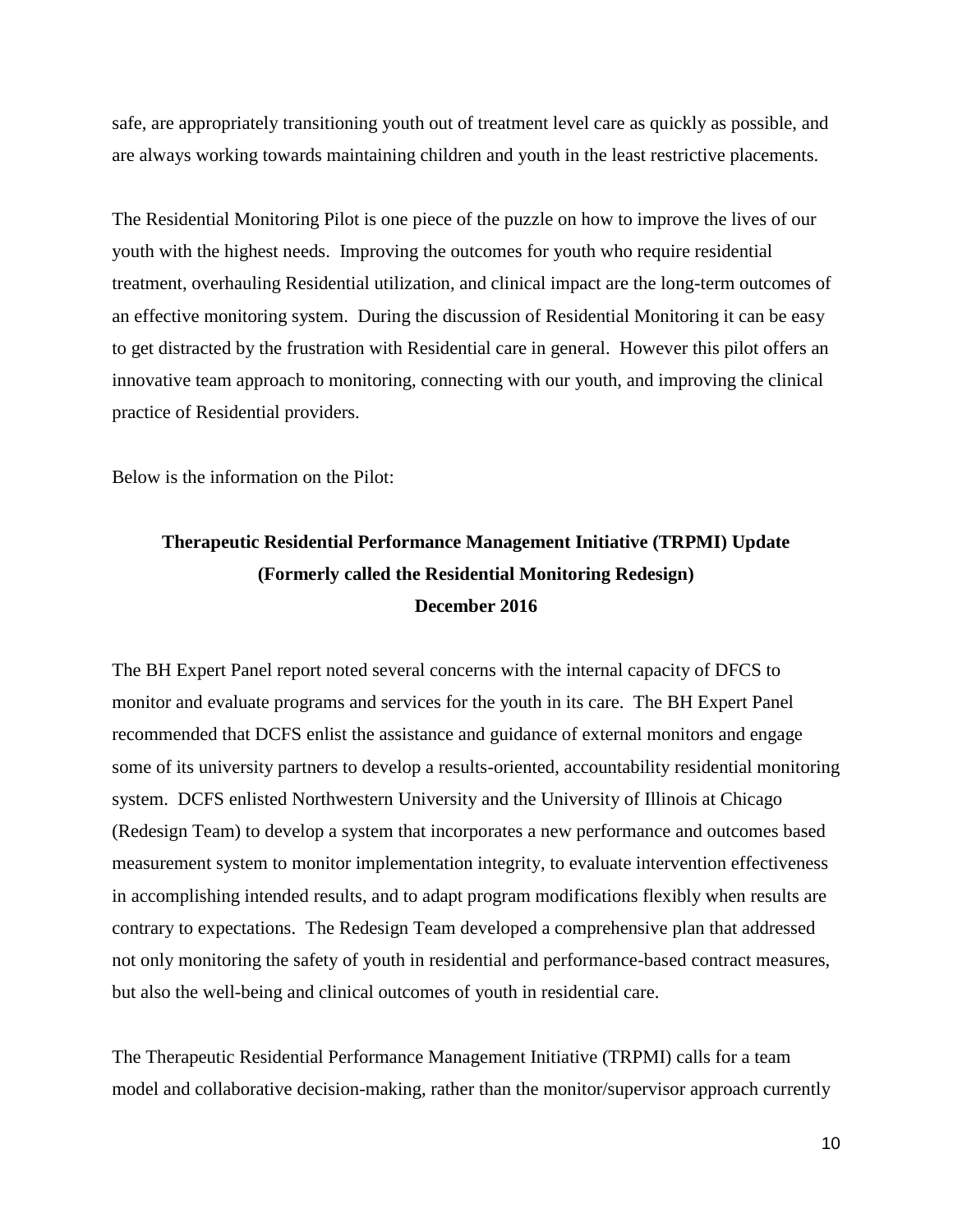in place. The teams will focus on the clinical progress of youth within the assigned residential facilities, specifically the youth who are deemed clinically ready for discharge. The results of experience of care surveys, youth connection scales, CANS and various other tools will inform the team's assessment of the youth. The teams will also be responsible for assessing the performance of the residential providers, ensuring they have quality improvement plans and providing technical assistance to the programs. The team has 5 roles with decidedly distinctive and collaborative functions – team coordinator, monitor, clinician, quality improvement and manager.

One of the additional focuses was on youth who are on Phase 2 with providers. This means that they are being prepared for stepping out of treatment level care back to community based providers. There are a few additional metrics being tracked to provide monitors with a better understanding.

DCFS will test the TRPMI's team model via a one-year pilot in 3 areas of the state beginning in January 2017. The pilot will consist of 3 teams in Northern, Cook and Southern regions. The team members will be a mix of DCFS staff and university partners; such as UIC. Each team will consist of 1-team coordinator, 1-monitor, 2-clinicians and 1-quality improvement specialist. All 3 teams will be led by the TRPMI Pilot Manager (UIC) and their progress will be monitored by the TRPMI Steering Committee. The residential providers included in the pilot are still under consideration by the TRPMI Steering Committee.

#### **March 2017 DCFS Plan Update:**

The Therapeutic Residential Performance Management Initiative (TRPMI) began the pilot in January 2017 and is designed to effectively monitor, evaluate and promote therapeutic residential program effectiveness as well as enhance youth treatment, progress and well-being. TRPMI is being evaluated by Chapin Hall. The process is clinically driven, trauma-informed and teamoriented with a focus on utilizing continuous quality improvement (CQI) methods and addressing organizational culture, climate and risk prevention. The Therapeutic Residential Performance Management Initiative utilizes a multidisciplinary team approach to develop agency-specific CQI and monitoring plans. Additionally, the teams address issues and barriers, both within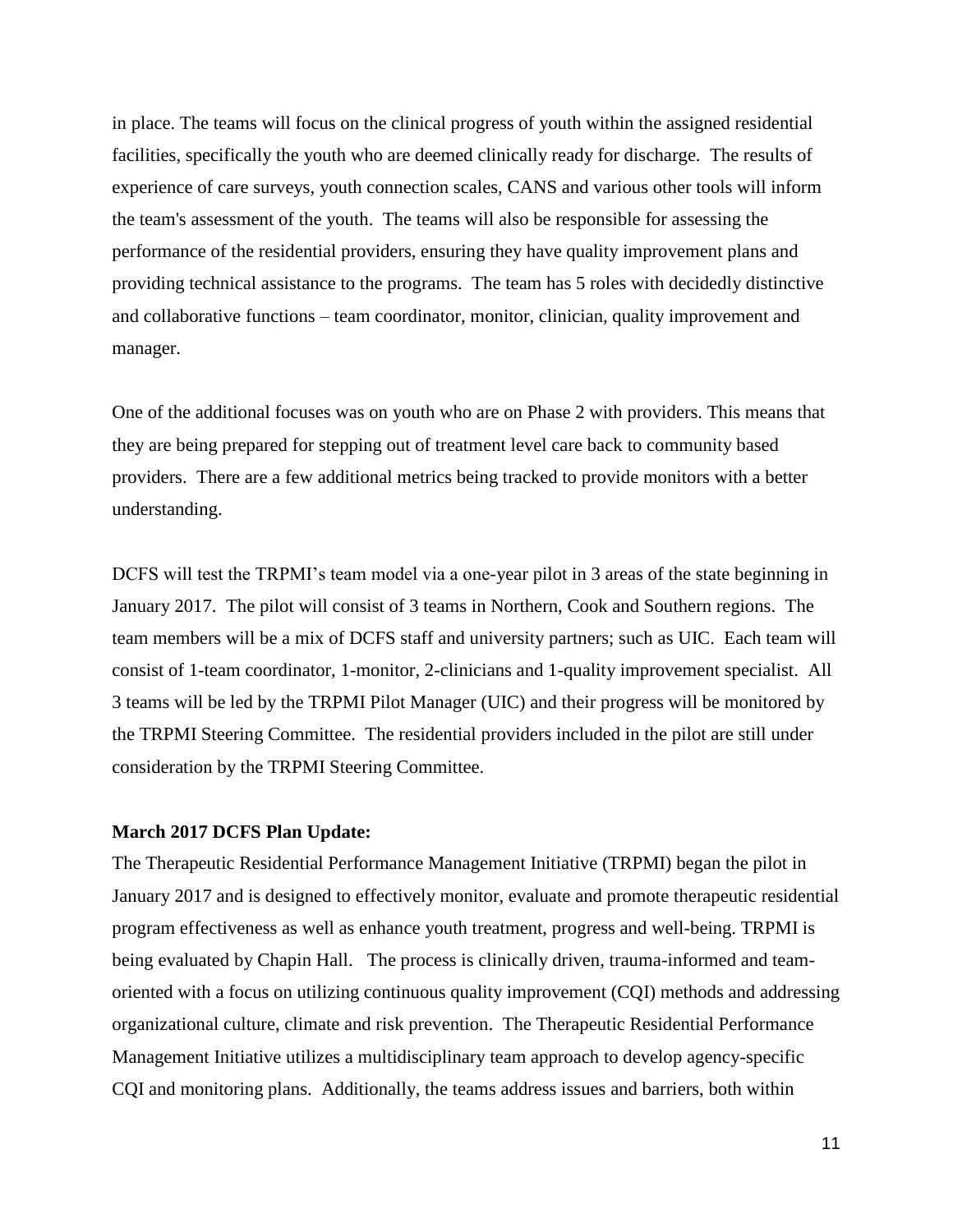residential programs and the larger service system, to improve outcomes. Towards that end, the teams engage relevant stakeholders to improve youth connections, build/enhance child and family teams, encourage youth voice and develop post discharge supports.



## **OUTCOMES**

The Therapeutic Residential Performance Management Initiative (TRPMI) will monitor and track the following information in order to determine outcomes of all youth in group and residential care during the pilot:

1. For the past year, what are the # of youth in Residential placements that are on Phase 2, and the length of time on Phase 2?

2. For the past year, the length of time between a youth being designated or assigned to Phase 2 and the date that the youth discharge compares to placement.

3. For the past year, distribution of discharge placement settings for youth discharged from Residential (including youth discharged to lateral placements)

4. For the past year, # of placement changes for youth discharged from Residential

5. For the past year, of those discharged, # admitted/re-admitted to more restrictive residential settings, including hospitalization (other than for stabilization of less than 30 days)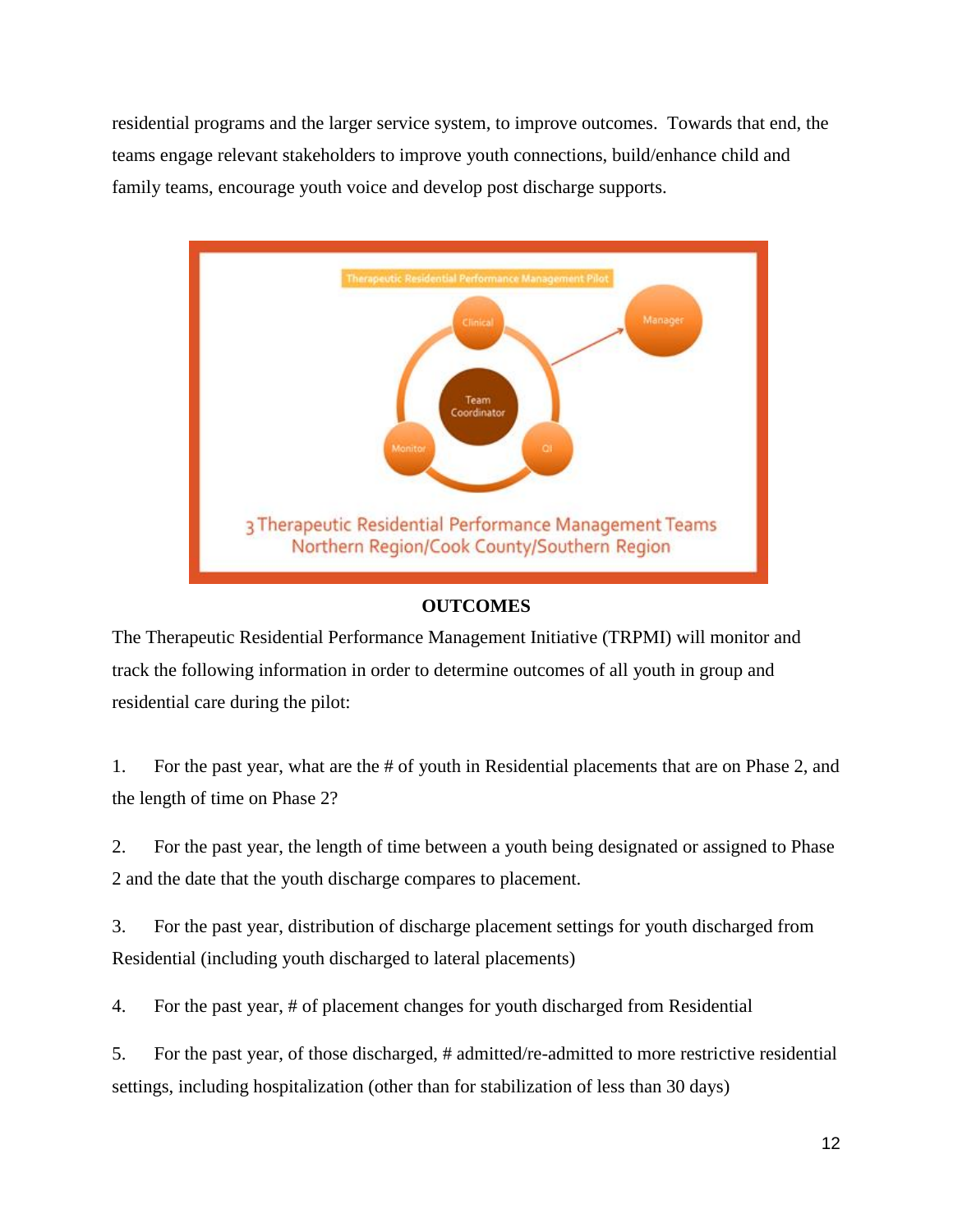Participation in the TRPMI committee has been valuable. These discussions, however, have led to a broad understanding of the complexity of the TRPMI task. While the goal is for Residential Monitoring reform, their activities interface with multiple systems within DCFS, and systems of care outside DCFS. As a result, concerns have been raised as to how much influence the TRPMI process can have on those systems with which they interface. Accountability and "mission creep" have been raised as concerns.

Members of this Council noted that residential providers may not have direct control over the step-down/community resources available when they identify a youth is ready for discharge, leading to extended lengths of stay. Likewise, neither the residential provider nor DCFS may have control over the available mental health resources available in a parent's or foster parent's community--resources that might be vital to continuing a path of treatment for a youth discharged from residential treatment.

The timeline for the TRPMI pilot has been extended due to the complicated task, as well as being able to obtain sufficient, actionable data to further inform the recommendations for additional reforms. As it relates to data collection, concerns have been raised regarding the utilization of new measures (and use of these as establishing baselines), as well as trying to factor in artifacts of the system when interpreting the data as it is collected.

## **Recommendation**

It is recommended that issues related to accountability, decision-making and sufficient resources are addressed in an ongoing way to maintain fidelity to the vision and goals of the TRPMI initiative. As actions in Residential Monitoring reform are implemented, it will be important to establish parameters of accountability. Moreover, as actions are taken that may influence other dimensions of the DCFS system; decision-making parameters should be established so efforts in this initiative are not stifled because of competing influences in the functions of other departments.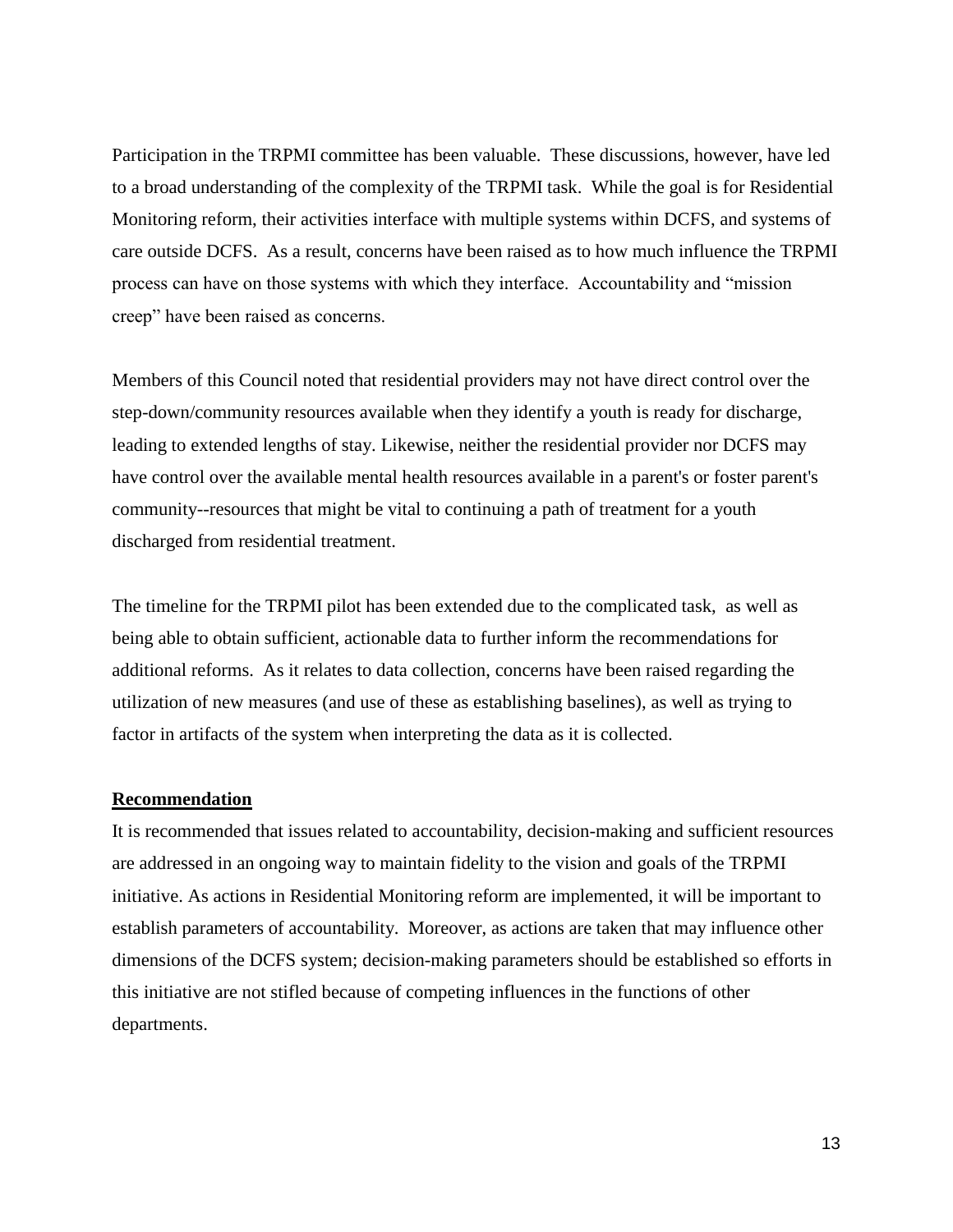## **Addressing Children and Youth with Sexually Problematic Behaviors**

"The mission of DCFS is: To promote child safety, permanency and well-being. We bring the voices of Illinois children and families to the forefront, building trusting relationships that empower those we serve."<sup>3</sup>

The January 2017, the Department of Children and Family Services executive services data summary<sup>4</sup> showed in Fiscal year 2016, that 8,425 children and youth reported sexual abuse. In Fiscal year 2016, 2,082 cases were indicated for the allegation of child sexual abuse. The department pulled its data and identified they currently serve 52 children and youth who have been identified as sexually offending and are required to register for their offences.

For families, youth, mandated reporters, and other who believe an incident of a sexual nature has occurred, we have the following potential outcomes:

1. A call may come into the State Central Registry Child Abuse and Neglect Reporting Hotline (SCR-ANCRA) but is not accepted for investigation because the child perpetrator does not meet the criteria of being in a position responsible for the child victim's welfare or being a person living in the home.

2. A call comes to the Hotline and meets ANCRA criteria, DCFS then can investigate and offer supports to families. Children's Advocacy Centers are often part of these investigations across the state, as they conduct investigations and forensic interviews also called Victim Sensitive Interviews or (VSI's).

a.) However, services that are offered may be limited because DCFS and/or the delegate agency staff may not be aware of the resources available to serve child victims and offenders of sexually problematic behavior.

 $\overline{a}$ 

<sup>3</sup> Illinois Child Welfare Transformation Strategic Plan 2016-2021 *a[t](http://dnet2/filemanager/documents/Transformation_Summit_StrategicPlan_010617.pdf)*

[http://dnet2/filemanager/documents/Transformation\\_Summit\\_StrategicPlan\\_010617.pdf](http://dnet2/filemanager/documents/Transformation_Summit_StrategicPlan_010617.pdf)

<sup>4</sup> <https://www.illinois.gov/dcfs/aboutus/newsandreports/Documents/ExecStat.pdf>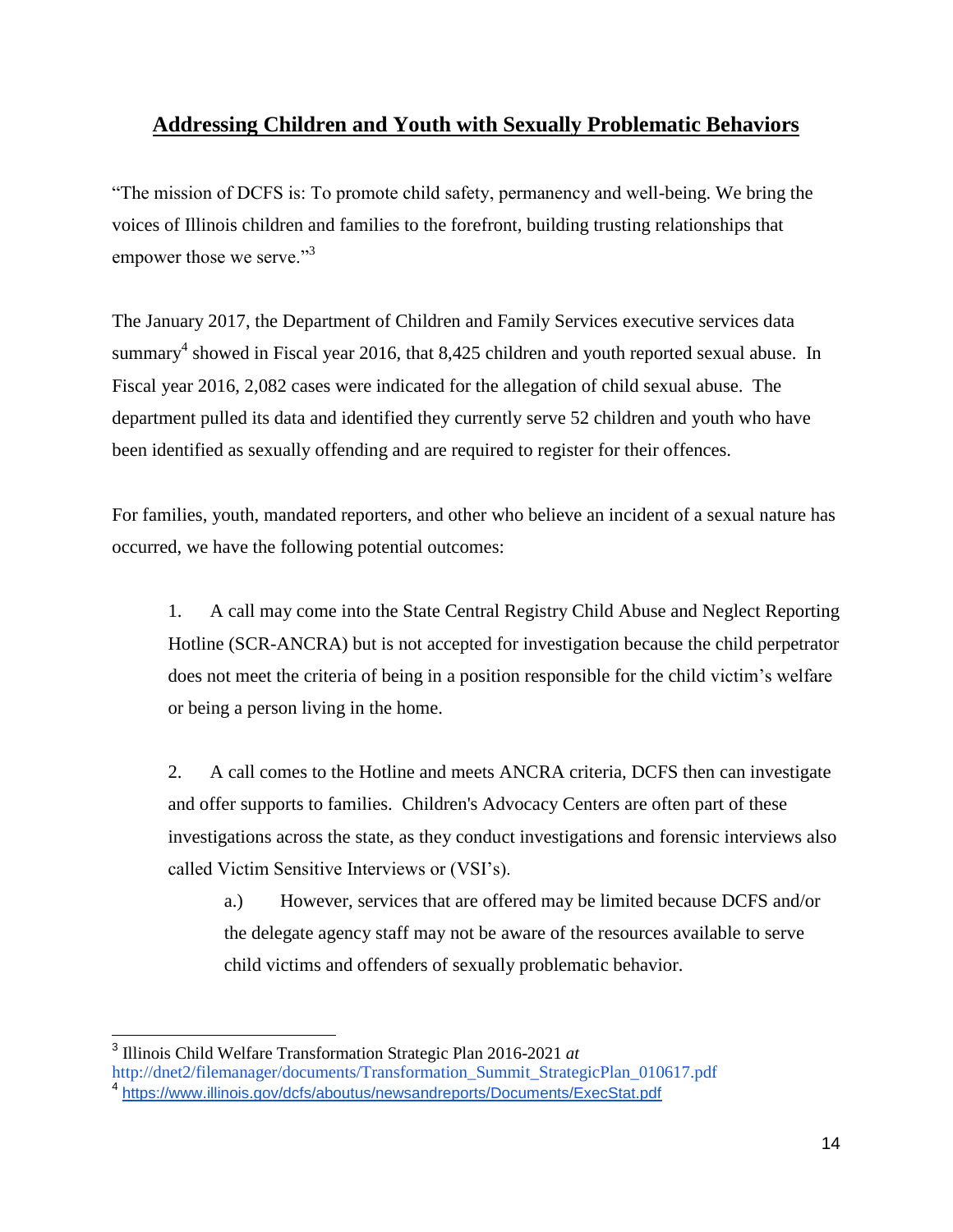3. A child or youth that comes to the attention of the police, may be prosecuted for a sexual offense, and then placed on the state sex offender registry for ten years or life.<sup>5</sup> The youth receives minimal services, if any, through delinquency/corrections. If the police do not arrest the youth, and the state does not file charges, no services or interventions are given.

Under the current framework, responses do not consistently result in children and families, of both victim and perpetrator or alleged perpetrator, receiving the necessary services and supports to address the behaviors happening within the home. Evidence gathered indicates that with proper treatment most Child/Youth offenders do not repeat their offense. According to the 2014 Youth Project conducted by the National Council of Crime and Delinquency, "New research shows the majority of youth sex offenders are prosecuted for normal adolescent sexual behaviors or mistakenly plead guilty to a greater charge, while the extreme few who re-offend respond well to treatment. Registering youth as sex offenders is not only useless, according to research, but causes a lifetime of severe psychological trauma and societal stigma for the offender, their family, and possibly the victim, while making it even harder to catch actual predators."<sup>6</sup> Protecting the community and limiting unnecessary harm to youth sex offenders are not mutually incompatible goals. The Illinois Children and Family Services Advisory Council recommendations provide the framework for doing both.

#### **Recommendations**

The Illinois Children and Family Service Advisory Council make the following recommendations in response to these practices:

**Recommendation 1**: Immediately implement additional data collection about youth and children who fall into categories of child and youth sexually problematic behaviors, including:

<sup>5</sup> According to a 2014 report by the Illinois Juvenile Justice Commission, as of December 2013, 2533 individuals were placed on the sex offender registry as juveniles: 1783 were on the registry for lifetime; 769 were placed on a registry for 10 years.

<sup>6</sup> [http://stoneleighfoundation.org/sites/default/files/Studies,%20Experts%20Question%20Placing%20Chil](http://stoneleighfoundation.org/sites/default/files/Studies,%20Experts%20Question%20Placing%20Children%20on%20Sex%20Offender%20Registries,%206-2014.pdf) [dren%20on%20Sex%20Offender%20Registries,%206-2014.pdf](http://stoneleighfoundation.org/sites/default/files/Studies,%20Experts%20Question%20Placing%20Children%20on%20Sex%20Offender%20Registries,%206-2014.pdf) (Page 2)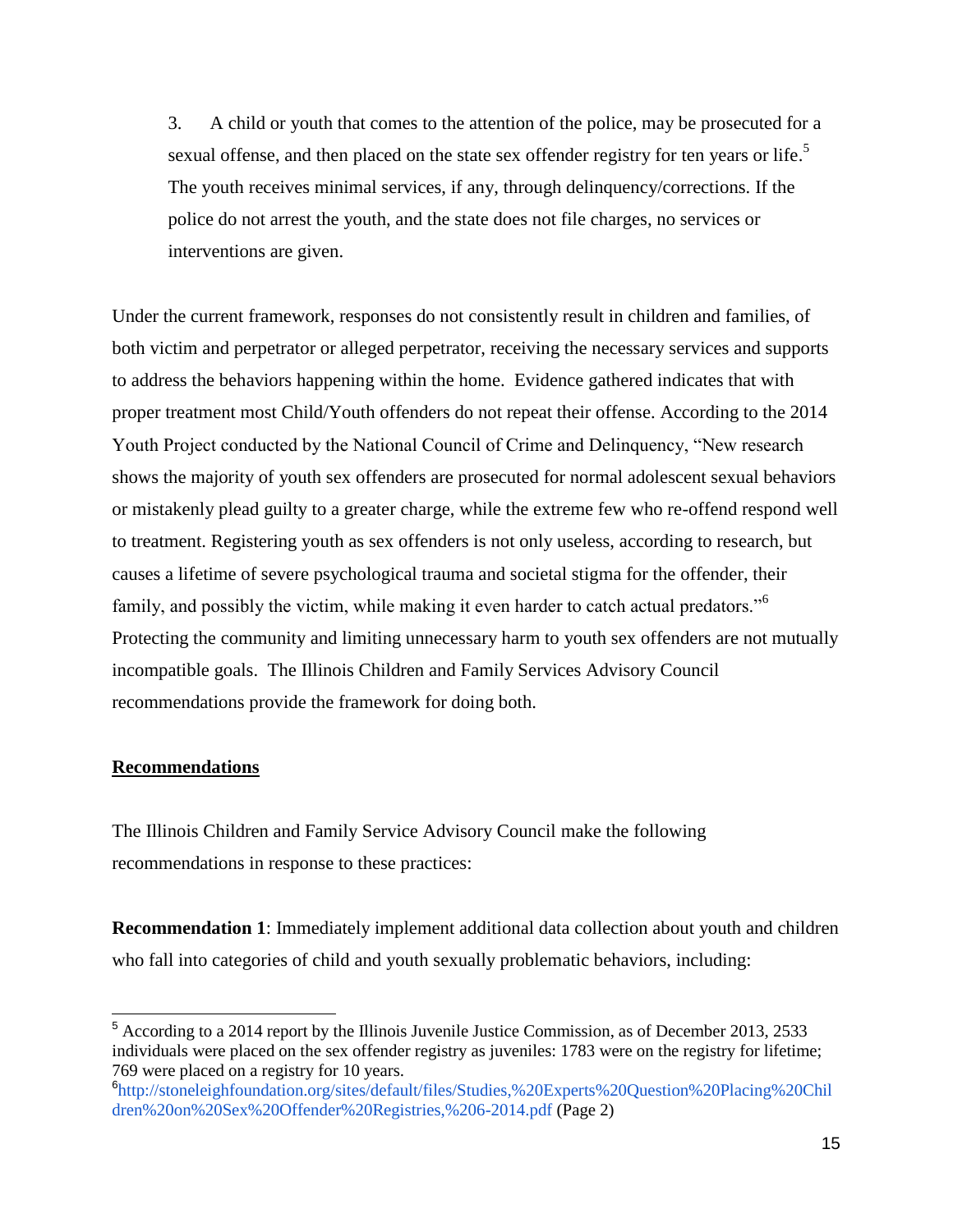o The number of calls received by the DCFS Hotline with an allegation of a sexual nature involving a victim and offender who are both under 17 years old and the outcome of the calls:

The number of these calls the Department investigates and the outcome

The number of calls referred to Children's Advocacy Center (CAC)

o CAC's will begin to collect data allowing for the tracking of referrals from DCFS, so that a second source of data is available allowing for a better understanding of the volume of incidence.

- Number calls referred to CAC that are not pursued by CAC and reasons why
- The types of investigations and services provided by CAC in response to the referrals
- o The number of calls referred to local police departments and the reasons why

o The number/types of calls which do not meet the SCR-ANCRA Hotline requirements with indicator of why

o Provide a report, broken down by month and location on this data to this Council; during their regularly scheduled meeting on September 21, 2017.

**Recommendation 2**: Identify, support and provide incentives for the development and use of community-based, family-focused responses to youthful sexual misconduct and offending that are consistent with public safety, including the use of developmentally appropriate methods, intervention based on assessment of risks, needs, and strengths, family-focused, multisystem treatment and support, and, when appropriate and consistent with public safety, communitybased services and support. We suggest evidence informed interventions. Specifically:

> ○ With the Illinois Children and Family Services Advisory Council, develop policy and procedures for responding to cases of alleged sexual offending by children and youth that do not fall within the criteria of SCR-ANCRA Hotline, nor appropriate for police involvement.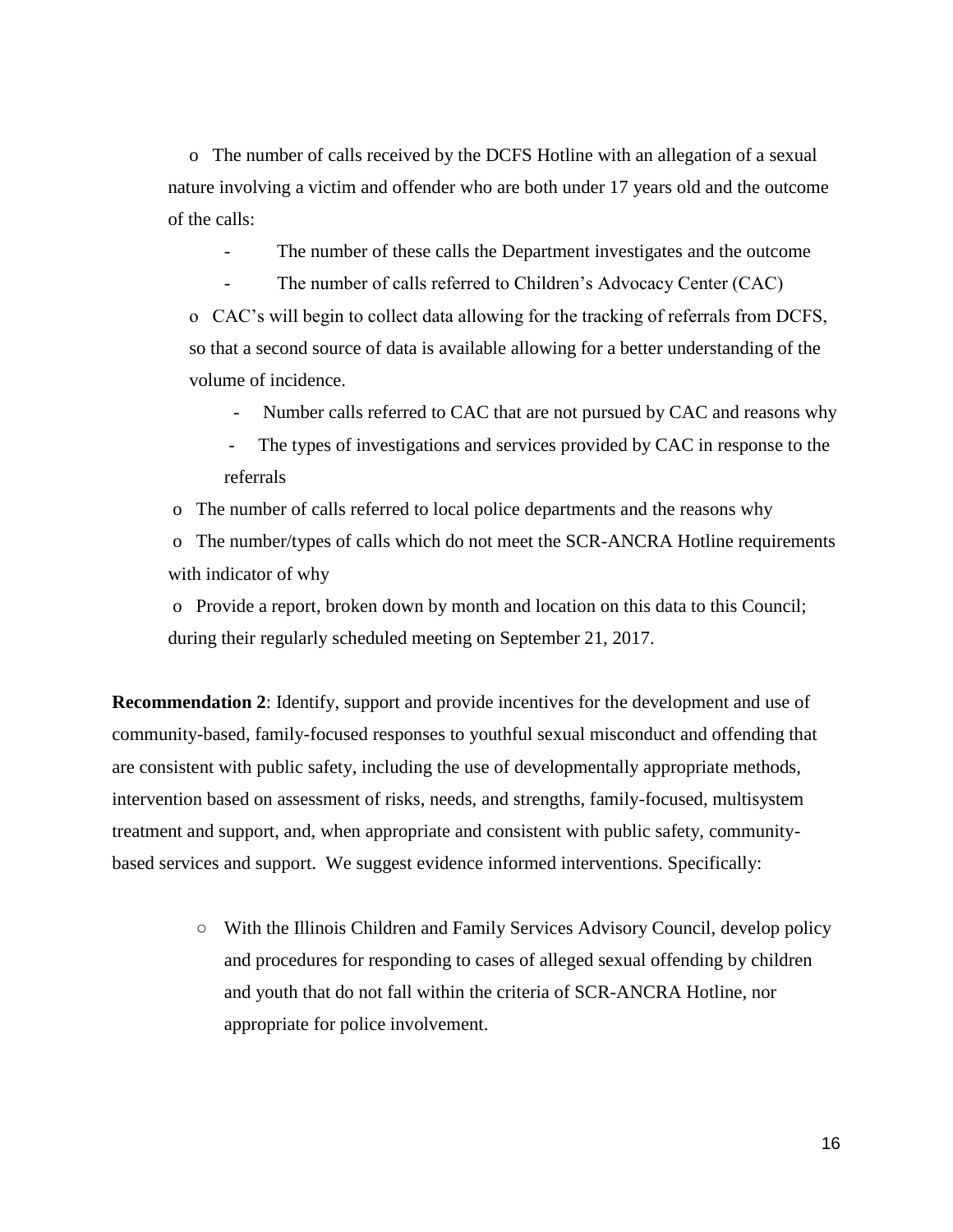- Determine, devise and implement policy and procedures to effectively and efficiently gather data from the Hotline calls that are not accepted because they are outside the scope of the SCR-ANCRA Hotline criteria but concern allegations of sexual offending and the alleged victims and perpetrators are under age 17.
- In collaboration with the Chicago CAC and the Illinois Children and Family Services Advisory Council, develop a diversion and/or intervention track for alleged victims and perpetrators who are not covered by the criteria for SCR-ANCRA Hotline, and thus are not investigated; and undertake a Year-long pilot study in collaboration with the Chicago Children's Advocacy Center.

**Recommendation 3**: Expand awareness and training among DCP investigators and DCFS and delegate agency staff about the DCFS Sexually Problematic Behavior Program, and

**Recommendation 4**: Eliminate the requirement that youth found guilty of sexual offenses automatically be required to register on the state's juvenile sex offender registry, and be subject to community notification and residency restriction laws.

## **Discussion**

Most youth who engage in sexual misconduct or offending behaviors present low risk for future sexual offending. For those youth who do present risks of future offending, evidence-based responses have been demonstrated to be effective in promoting accountability for harmful conduct, protecting public safety and producing more positive results for youth and their families. In addition, these evidence-based strategies can also protect and support positive outcomes for victims. Effective responses to problem sexual behavior by youth are individualized, utilize a risk-needs-responsivity framework, provide evidence-based supervision and support, actively engage families and caregivers and, when possible consistent with public safety, take place in community-based settings. In contrast, registration on juvenile sex offender registries, community notification, and residency restrictions do not reduce recidivism or produce positive outcomes.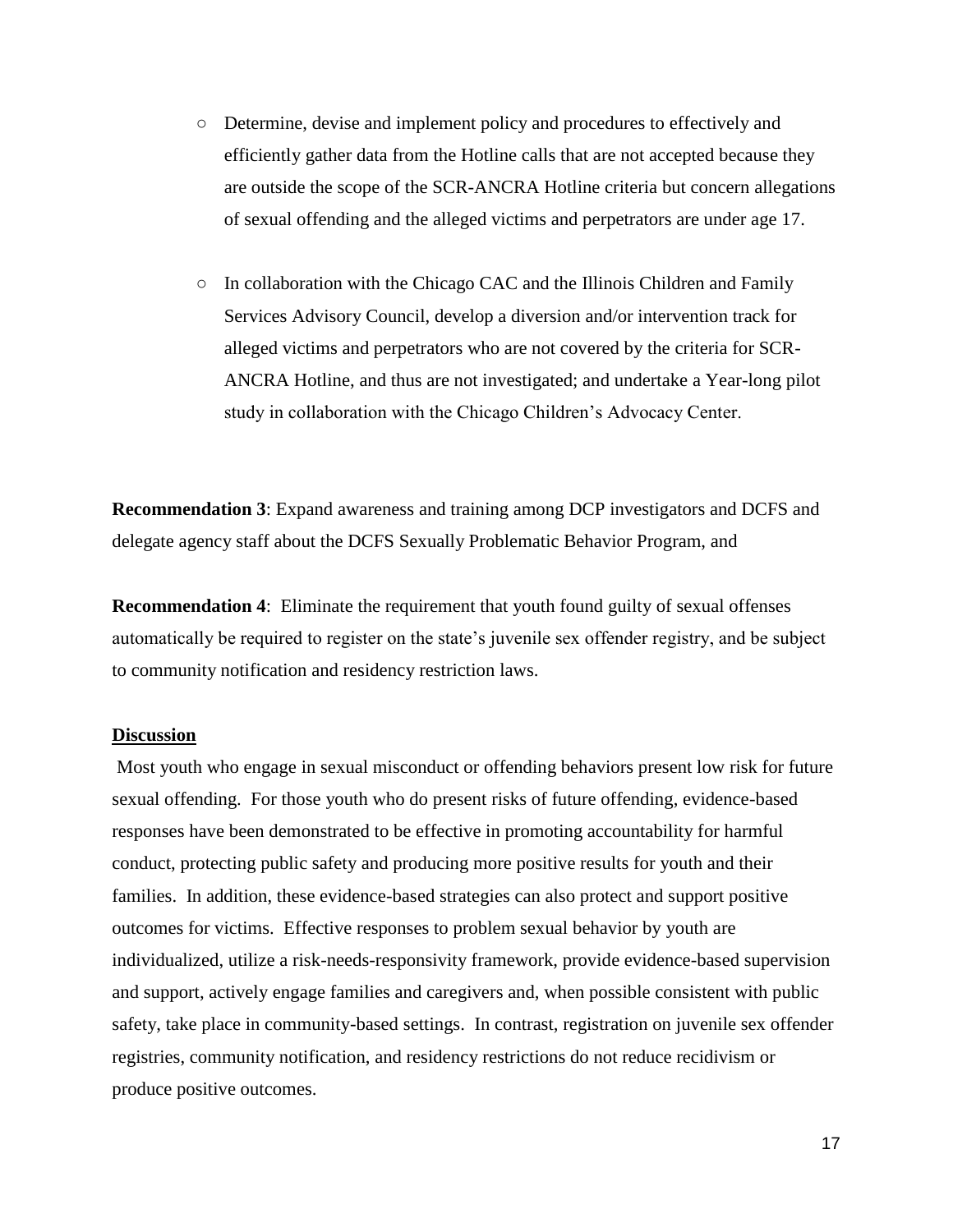In developing the above listed recommendations, the Subcommittee on Child-on-Child Sexual Abuse/Children and Youth with Sexually Problematic Behaviors of the Children and Family Services Advisory Council reviewed Illinois data, national research on the issue of child-on-child sexual offending, the study and recommendations of the Illinois Juvenile Justice Commission prepared for the Illinois General Assembly in 2014, and the recommendations of the Federal Advisory Committee on Juvenile Justice presented to the Office of Juvenile Justice and Delinquency Prevention in July and November 2016. In addition, the Subcommittee Chair Dr. McGowan interviewed the following stakeholders:

- · Police Chiefs of Cook, and Lake Counties;
- Six (6) DCFS Employees;
- Cook County Assistant Public Defender;
- · A Cook County Juvenile Court Judge
- · Administrator at Depke Juvenile Center, Lake County;
- · Retired Illinois Judge;
- Federal Juvenile Justice Commission Member;
- Naperville Police Sergeant;
- · Bloomington and Springfield Social Workers;
- · Two adult children, victims of sexual abuse;
- · Adult living in Illinois on Juvenile Sex Offender Registry; and
- · DCFS, Sexually Problematic Behaviors Investigators

Two teens that were sexually abused by young teen relatives whose report did not meet criteria for ANCRA and for whom action was taken

Following are the bases for the above recommendations:

Youth are different from adults: Most of our responses to children and youth who sexually offend were initially developed with adult predatory offenders in mind and use the same method that had been used with adult offenders. Studies of adolescent brain development reveal that children and teenagers are impulsive, emotional, and present-oriented. Their developing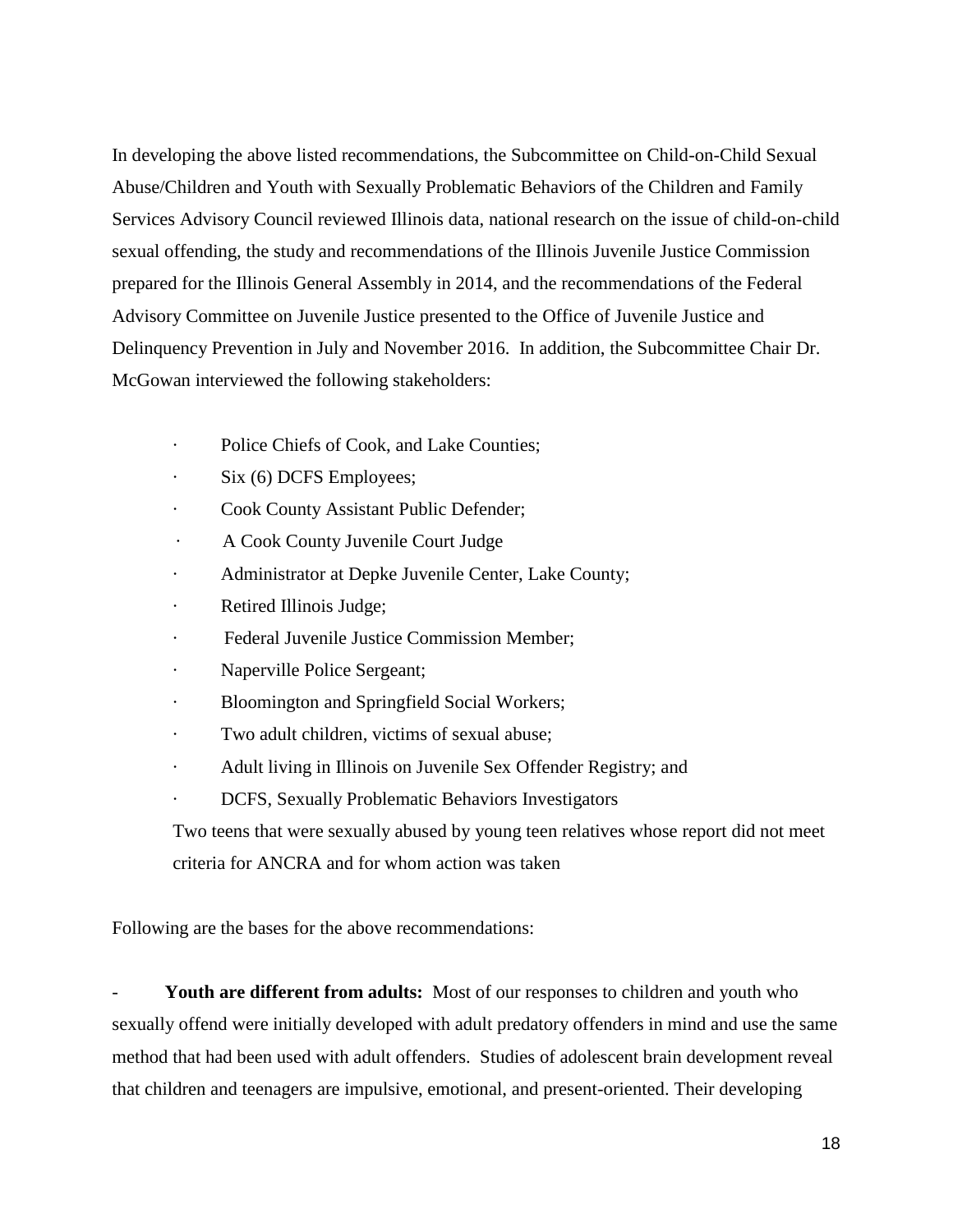brains often ignore, discount, or fail to comprehend the consequences of their actions for themselves or others. Sexual offending by children and youth is generally less aggressive, less deviant, often experimental, and may be transitory in nature. As adolescents mature, risky and illegal behaviors, including sexual offending, tend to cease.

- **Children and youth identified for sexual offending behaviors are at very low risk of reoffending**: Recidivism rates for children and youth identified as sexual offenders are consistently low, an average of 7% across studies, based upon the most recent systematic review and synthesis of research findings. New offenses by these youth are much more likely to be of a non-sexual nature.

**Evidence-based treatment is effective in reducing offending:** In contrast to sex offender registry strategies, there is empirical evidence to support the effectiveness of developmentally appropriate interventions. These comprehensive, coordinated, communitybased approaches show positive impact in addressing the needs of youth with problem sexual behaviors, protecting child victims of sexual abuse, reducing reoffending and protecting community safety.

- **Effective interventions focus on healthy youth development, relationships and skills**: Effective interventions assist caregivers with effective safety planning and monitoring of youth with behavior problems, while fostering positive youth maturation, self-regulation and healthy relationships with family, peers and community. The most effective interventions address the impact of trauma on youth, victims and families and focus on the development of prosocial attitudes, relationships and skills among youth and family members.

- **Effective responses to youth sexual offending requires community-based resources:** Problematic sexual behavior by children and youth is a family and community issue. In addition, research indicates that community-based interventions are more effective and far less expensive than secure confinement or incarceration-based strategies. Thus, communities need support to foster healthy youth development and effectively respond to problem sexual behavior using multi-disciplinary, coordinated and evidence-based strategies.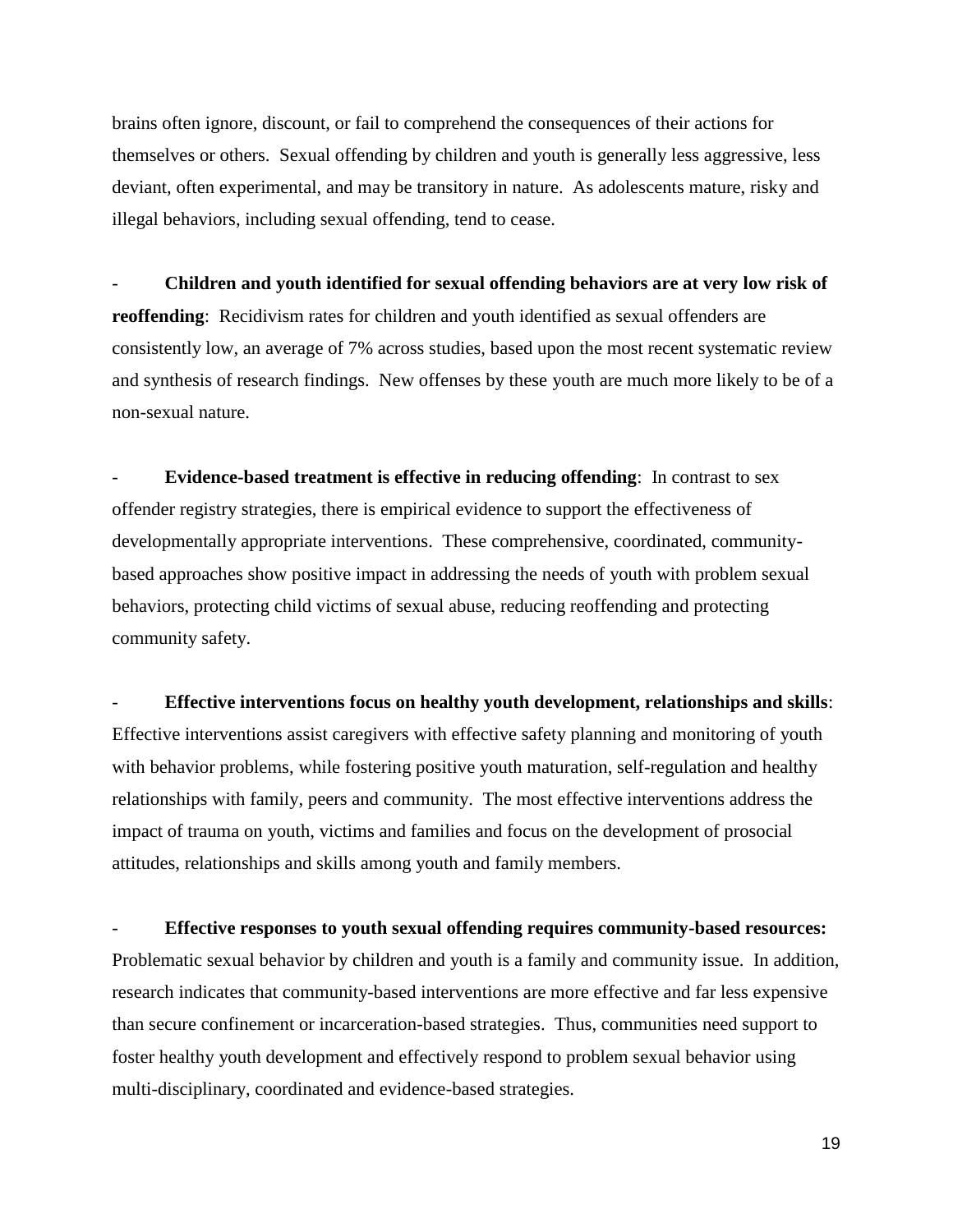- **Effective interventions utilize a risk-needs-responsivity framework and "do no harm" approach:** Effective responses utilize a risk-needs-responsivity framework which matches the intensity and types of services and supervision to a youth's individual risks and needs.

- **Evidence-based strategies utilize research-based models and skilled staff**: Effective responses utilize evidence-based programs and treatments which have been demonstrated to reduce behavior problems. These programs utilize knowledgeable and skilled staff and provide ongoing quality assurance and professional development. Effective programs monitor outcomes and consistently ensure "fidelity" to the model being utilized.

- **Registration, community notification and residency restriction laws do not reduce recidivism or produce positive outcomes for victims or offenders**: Since these laws and practices were first adopted, a wealth of studies have shown no net measureable public safety benefits, but have identified multiple unintended negative consequences to victims of sexual abuse, youth offenders, and families of both. The registration requirement, along with community notification and residency restrictions is inconsistent with evidence-based practice; fails to promote public safety; has long-term adverse impacts on the youth who register, and then grow up still on the registry with all its restrictions; may harm victims of interfamilial abuse; are not cost effective; and ignore the expanding understanding and science of adolescent brain development

**Registration does not reduce recidivism**: Studies indicate that the registration of youth as sex offenders is not associated with reductions in future sex crimes, or other crimes. Juvenile placed on registries face shame and stigma as well as obstacles to education, employment, housing and stable family relationships which may increase risks for criminal conduct and minimize long term changes of youth becoming contributing members to society.

**Registration may harm victims of sexual offending:** When young people engage in sexually abusive behaviors, victims are often members of the immediate or extended family due,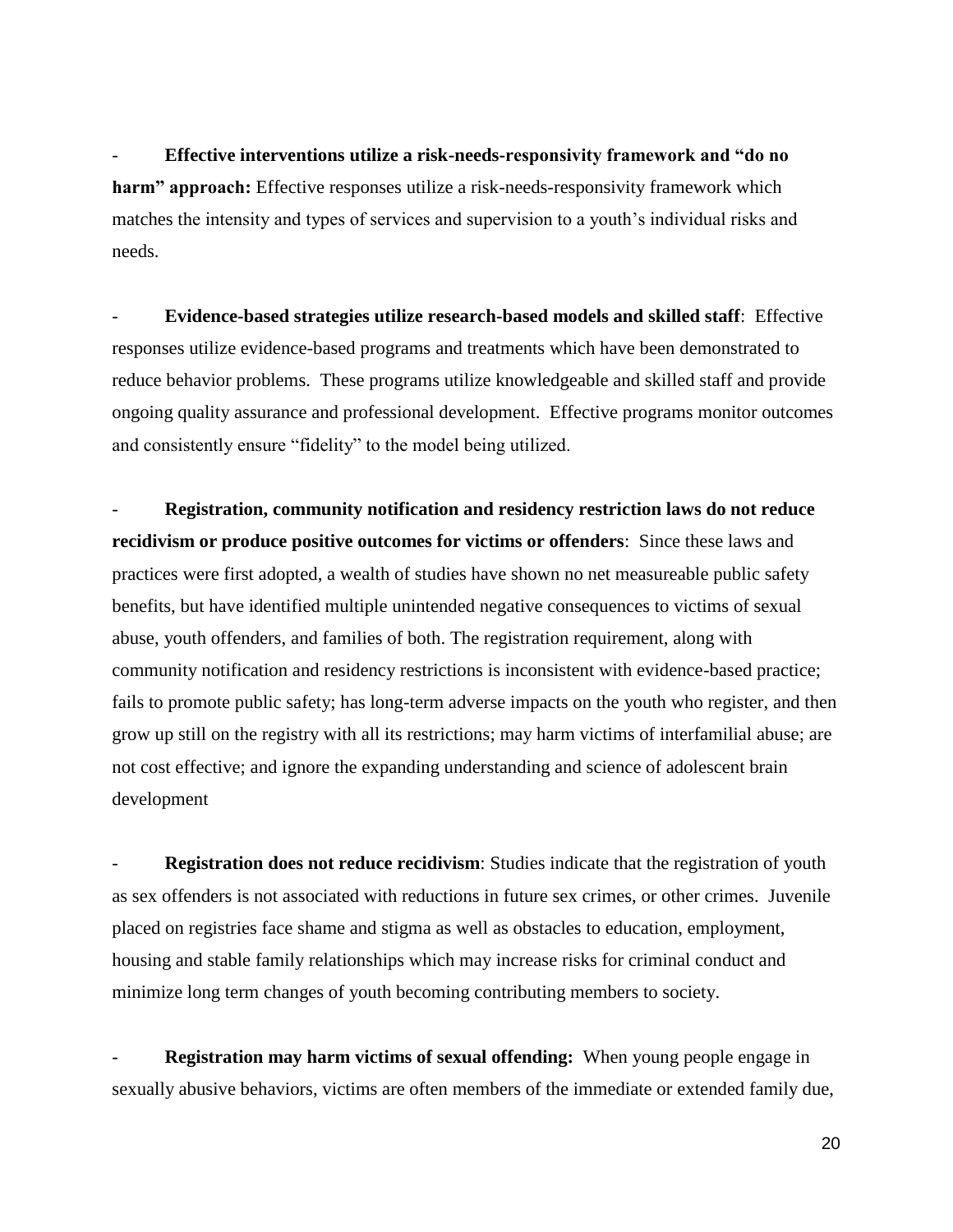in part, to the unique developmental underpinnings of problematic youth sexual behavior. As a result, the registration, community notification and restrictions on housing and other community activities imposed on youth may also have profound harmful and lasting consequences for victims of sexual offending.

**Registration undermines the charging process:** Studies indicate that prosecutors are more likely to drop charges, reduce charges, or engage in plea bargaining to avoid triggering juvenile sex offender registration requirements, thus circumventing the law's intent, creating inconsistent patterns of practice and potentially undermining public confidence in the juvenile justice system.

These recommendations of the DCFS Advisory Council are consistent with the recommendations of the Illinois Juvenile Justice Commission following a comprehensive analysis of law, empirical research, Illinois data and practitioner experience.<sup>7</sup>

We ask that the Legislature consider the above-stated recommendations, and consider legislation which may support these recommendations.

 $\overline{a}$ 

 $<sup>7</sup>$  The Commission's three recommendations were: (1) Develop and implement professional best practice</sup> standards and provide current, objective, and evidence-informed training for professionals who work with youth offenders and victims of sexual abuse; (2) Equip courts and communities to intervene effectively with individualized, community-based, family-focused services and supervision; and (3) Remove young people from the state's counterproductive sex offender registry and categorical application of restrictions and "collateral consequences." For the Commission's full report, see Illinois Juvenile Justice Commission, *Improving Illinois' Response to Sexual Offenses Committee by Youth: Recommendations for Law, Policy, and Practice* (A Report to the Governor and General Assembly Pursuant to PA 97-0163) (March 2014) available *a[t](http://ijjc.illinois.gov/youthsexualoffenses)* [http://ijjc.illinois.gov/youthsexualoffenses.](http://ijjc.illinois.gov/youthsexualoffenses)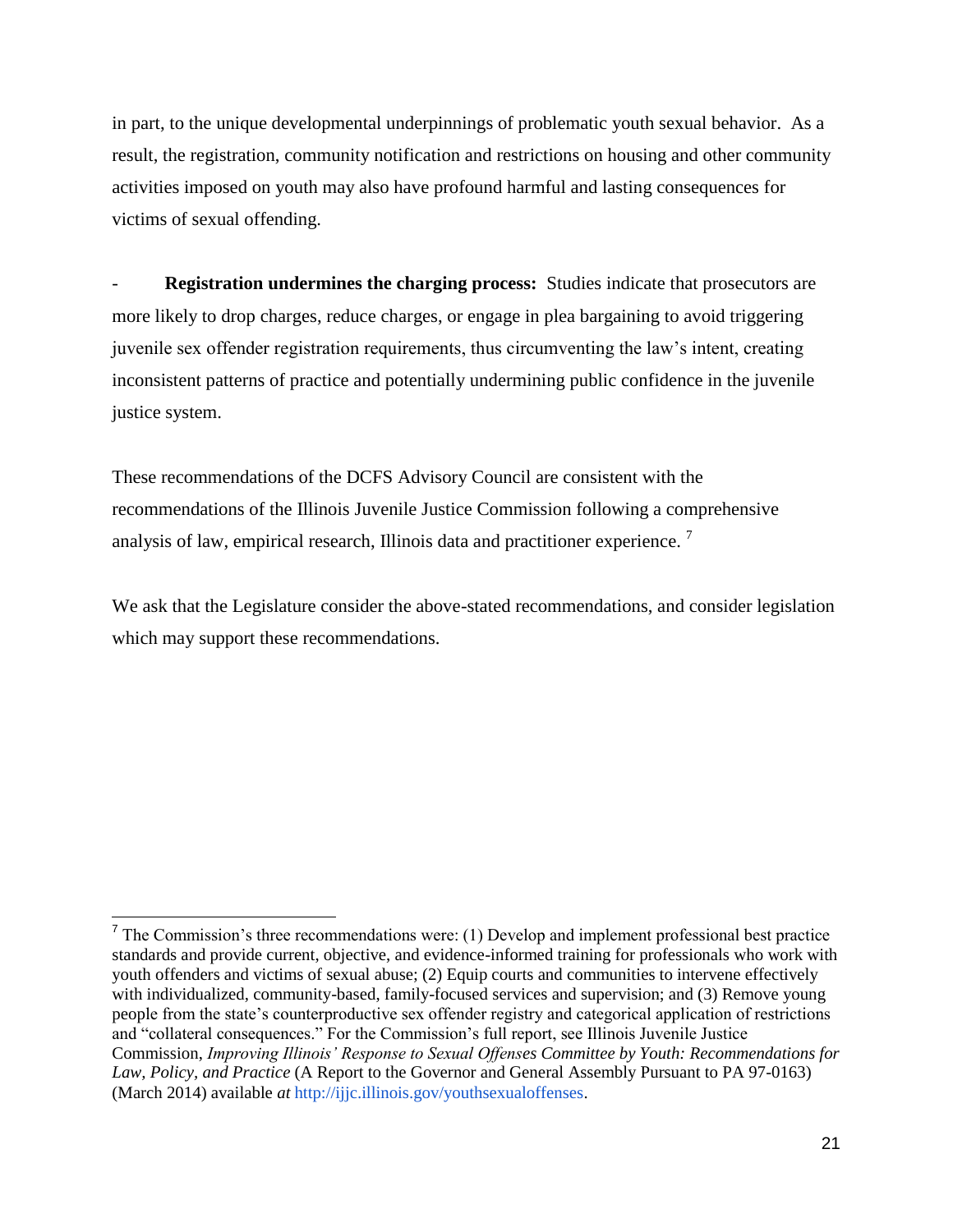## **Custody Relinquishment**

Under the guidance and urging of council member Dr. Robert Bloom, we sought information from the department on the topic of custody relinquishment as a pathway into foster care. This has been a big concern across the state as community-based supports have been affected by budgeting, and over the last 10 years the behavior and mental health systems in Illinois has been impacted negatively.

During our first year of looking at this issue, this council was able to help the department better analyze the Lockout allegation to better understand the different types of lockouts. To respond to the variety of lockouts, the department categorized the allegation into 3 essential elements. This provided clarity of the youth's placement or location prior to coming to the attention of DCFS. The Lockout allegation captures a variety of case entry types. To respond to the variety of lockouts, the department broke the allegation (#84) (Lockout) into three essential elements which provided clarity of where youth came in from:

- Allegation 84 A (Community Location)
- Allegation 84-B- (Psychiatric Hospital)
- Allegation 84-C- (Correctional Facility)

This separation was intended to help the department track and produce data on the Lockout allegation. The Department and this sub-committee agreed upon a definition of which types of intake were truly "Custody Relinquishments"

This committee identified and asked to specifically focus on Allegation 84-B. The department began to collect and separate data at the Child Abuse and Neglect Hotline based on the three distinct types of lockouts or custody relinquishment. As data on the topic became available, the department began to provide it to this committee for review. Before this essential step, the size of the issue within the State of Illinois was unknown.

On December 12, 2016 the second meeting was convened, and the department was able to provide a breakdown of information on volume of calls, the rate which calls were indicated for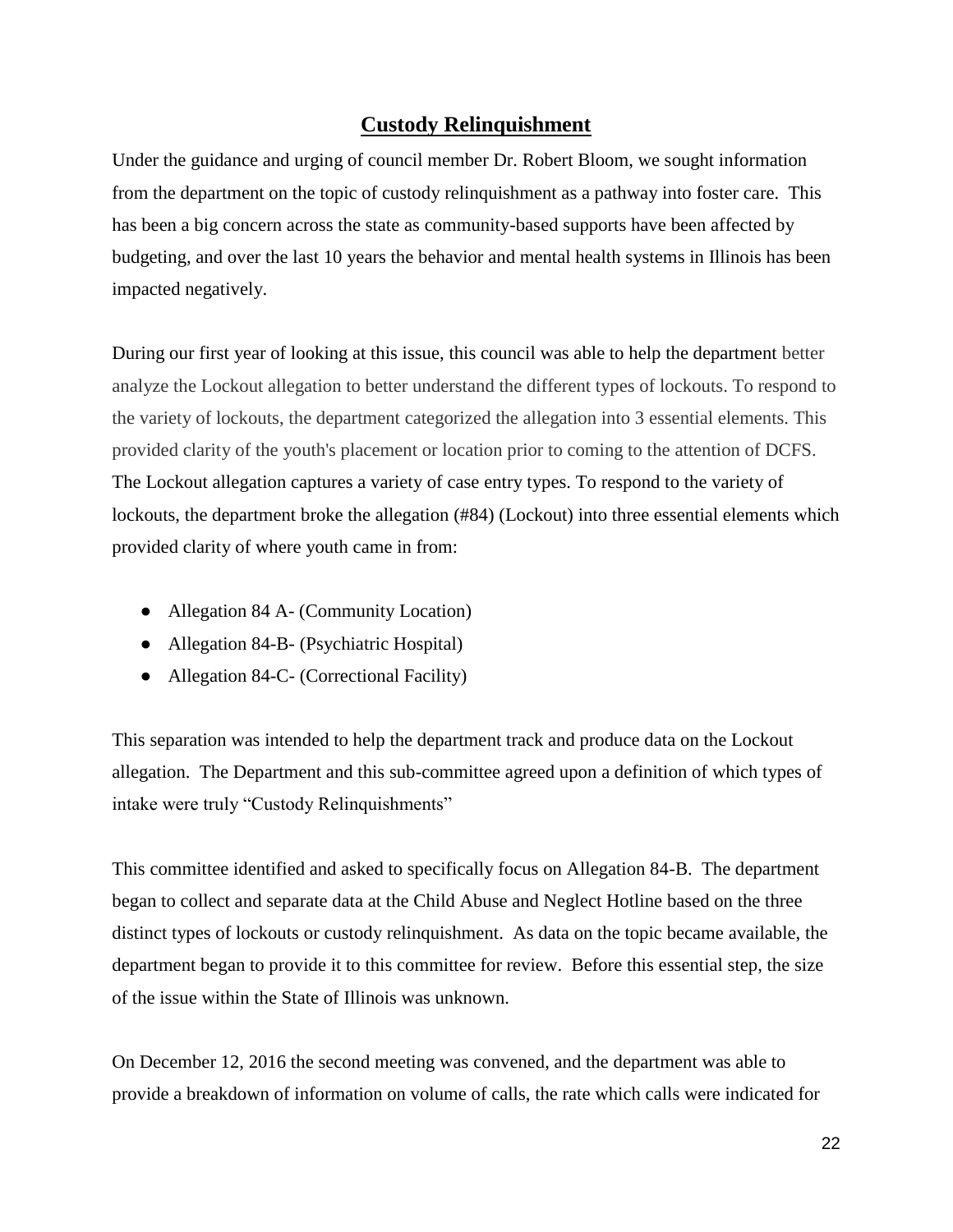Lockout, and for the first time able to provide a digital map, by month of where youth were originating from under this pathway to foster care<sup>8</sup>.

The Data presented was as follows:

- November: 9 calls, 4 unfounded, 5 pending (ave. age 15.6 Y.O)
- October: 7 calls, 2 indicated 1 unfounded, 4 pending(ave. age 14.2 Y.O)
- September: 12 calls, 2 indicated, 10 unfounded (ave. age 15.5 Y.O)
- August: 17 calls, 5 indicated, 1 pending, 11 unfounded (ave. age 14.1 Y.O.)
- July: 19 calls, 3 indicated, 16 unfounded (ave. age 14.5 Y.O)
- June: 14 calls, 1 indicated, 13 unfounded (ave age 14.5 Y.O.)
	- Total calls: 77 calls over 6 month period (approximately 12 calls a month)
	- Total indicated in 6 months, 12 cases (indicated per month approximately 3 cases)

The data revealed a low volume of calls, and a lower volume of indicated reports. This means that families are working with hospitals to make care plans to meet the needs of their children. To ensure that there was not a regional bias on the rate of indication, the digital map, provided additional information. The department added the top 10 hospitals for population of youth, to help identify where additional outreach or intervention might continue to reduce the volume of occurrences.

## **March 2017 update:**

This council asked the department to do the same analysis of information for all of allegation 84. **February 2017**

o **84A**: 95 calls, 4 indicated 44 pending, 47 unfounded (ave. age 14.9); **84B:** 20 calls, 9

unfounded 11 pending (ave. age 14.2); **84C:** 2 calls 1 unfounded 1 pending (ave. age 16)

## **January 2017**

o **84A**: 97 calls, 2 indicated, 25 pending, 70 unfounded (ave. age 14.5); **84B:** 9 calls, 1 indicated

3 pending, 5 unfounded; **84C** 4 calls 3 unfounded 1 pending (ave. age 16)

 8 [https://drive.google.com/open?id=1yod6ED4n4ctWfOr\\_mpgn\\_anhohI&usp=sharing](https://drive.google.com/open?id=1yod6ED4n4ctWfOr_mpgn_anhohI&usp=sharing)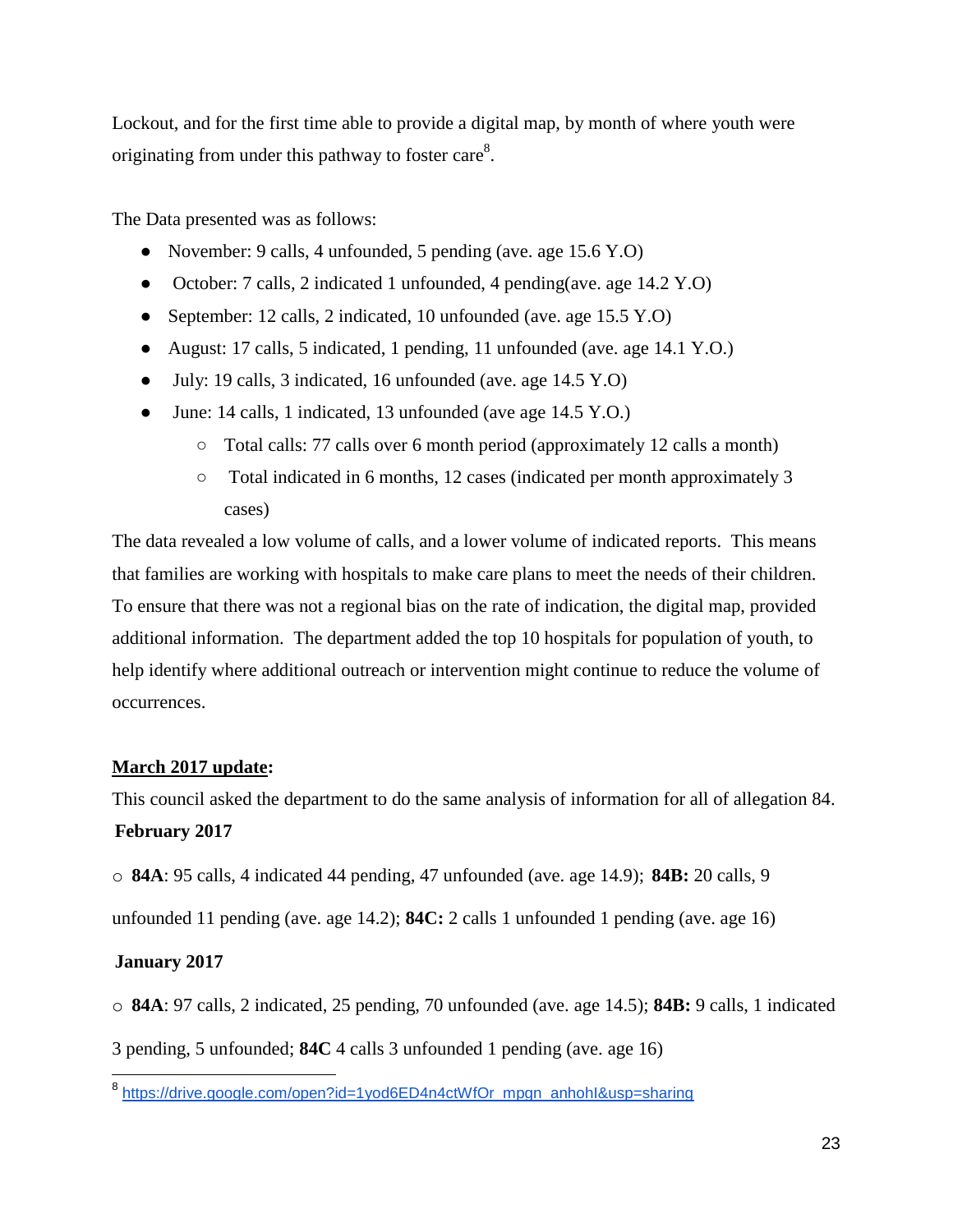#### **December 2016**

o **84A:** 85 calls, 9 indicated, 2 pending 74 unfounded (ave. age 15.1 Y.O); **84B:** 11 calls, 10 unfounded 1 indicated (ave. age 13.9); **84C:** 2 calls, 2 unfounded (ave. age 17)

## **November 2016**

o **84A:** 89 calls, 10 indicated 79 unfounded (ave. age 15.1 Y.O); **84B:** 9 calls, 9 unfounded (ave.

age 15.6 Y.O); **84C:** 6 calls 2 indicated 4 unfounded (16.3)

### **October 2016**

o **84A:** 80 calls, 10 indicated, 70 unfounded (ave. age 15 Y.O); **84B:** 7 calls, 4 indicated 3

unfounded (ave. age 14.2 Y.O); **84C:** 11 calls, 1 indicated 10 unfounded (ave. age 16 Y.O)

#### **September 2016**

o **84A:** 112 calls, 4 indicated 108 unfounded (ave. age 14.9); **84B:** 12 calls, 2 indicated, 10

unfounded (ave. age 15.5 Y.O); **84C:** 4 calls, 4 unfounded (ave. age 15)

#### **Ave. calls per month:**

- · 84A: 93 calls
- · 84B: 11 calls
- $84C: 5$  calls

## **Ave. Lockouts indicated per month:**

- · 84A: 6 cases per month
- · 84B: 1 per month
- 84C: less than one a month

## **Recommendations:**

- 1.) The department and this council should continue to monitor and update this map in an effort to look for commonalities, training opportunities, and potential pilots to further address this population.
- 2.) The department should continue to work with other state agencies to reduce this pathway into foster care, focusing on community-based Behavior and Mental health services in communities to support families before the point of custody relinquishment**.**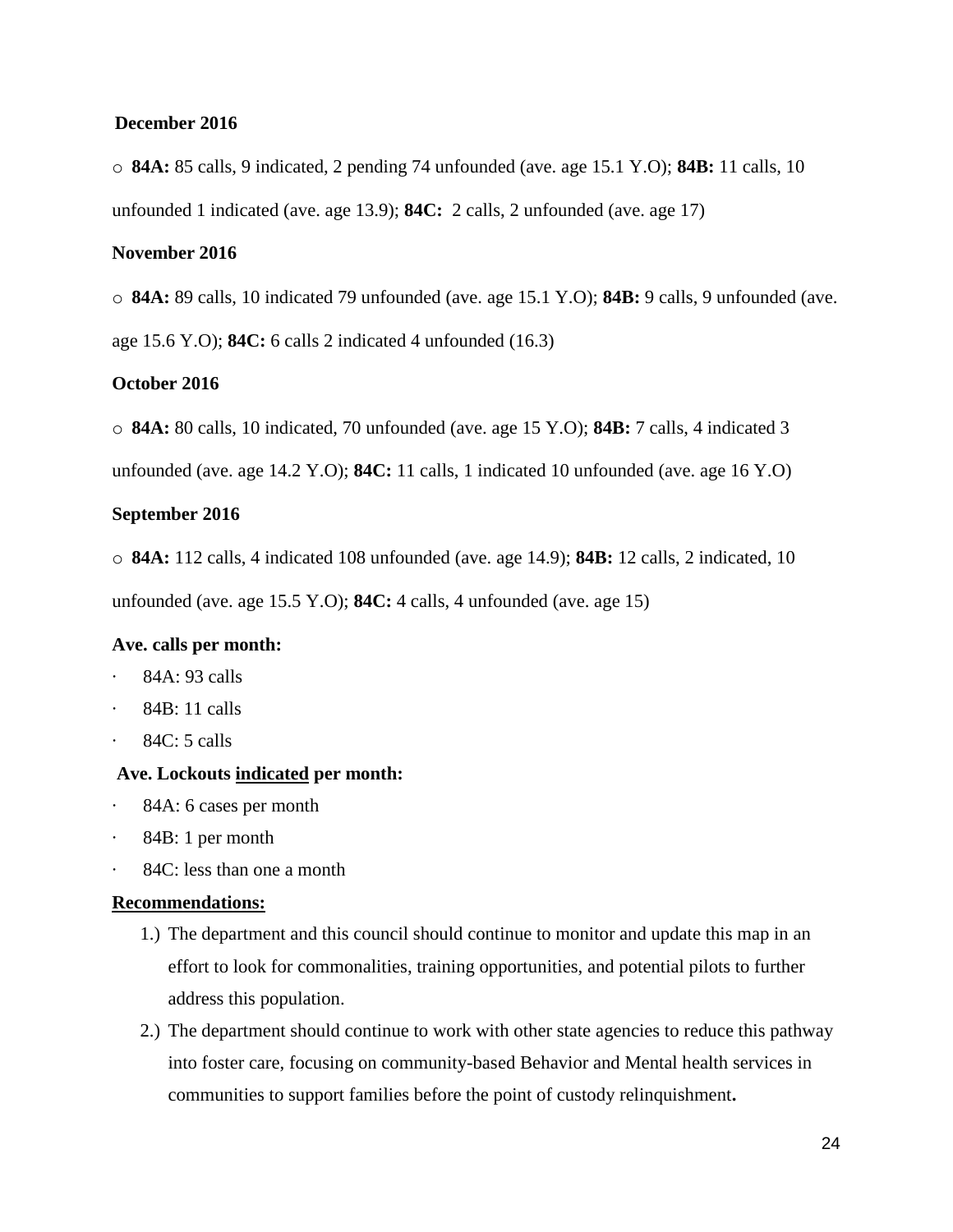## **Youth, Young Adults, and Alumni**

During our September 2016 meeting, this council set up and approved the work of several committees, Prevention, Residential Monitoring, Custody Relinquishment, Multi-Disciplinary Teams, Child on Child sex abuse, and Youth and Alumni. The intent of setting up sub-groups was to encourage exploration, issue development, and to offer groups the ability to meet and collaborate outside of the regularly scheduled meetings. The Youth and Alumni representatives have brought forth issues and concerns from their personal view and experiences, the views and experiences of their peers, and some of the recommendations from the Statewide Youth Advisory Board. Some of these statements are direct quotes from youth, young adults, and Alumni and may feature first person narrative language.

## **Alumni Feedback and Recommendations**

- The department should review the foster care matching process. All too often youth are placed in homes which are not a good match for their needs. It creates more trauma, and if the department or private agencies identify lower quality homes or caregivers who cannot handle the challenges and provide a parent-like environment, the foster parents should be removed from the pool of caregivers.
	- **It is recommended that the department work to develop a new matching tool/system which better pair's youth with caregivers.**
- Create more meaningful monitoring and oversight of foster homes; as in my experience it did not seem to focus on the quality of the placement, youth report often feeling that it was unsafe to report things, even if it meant youth were being mistreated. The next home could be worse, or what is the worker going to tell the foster parent and what is going to happen after that caseworker leaves.

# ○ **It is recommended that the department develop a youth-centered monitoring system for all types of placements.**

Increase the expertise and quality of the Caseworkers/case managers focused on how to work with, relate, or motivate older youth in care. Youth reported some good workers and some bad workers, but overall they were not well educated on the variety of services and opportunities that the system offered to support me in youth goals.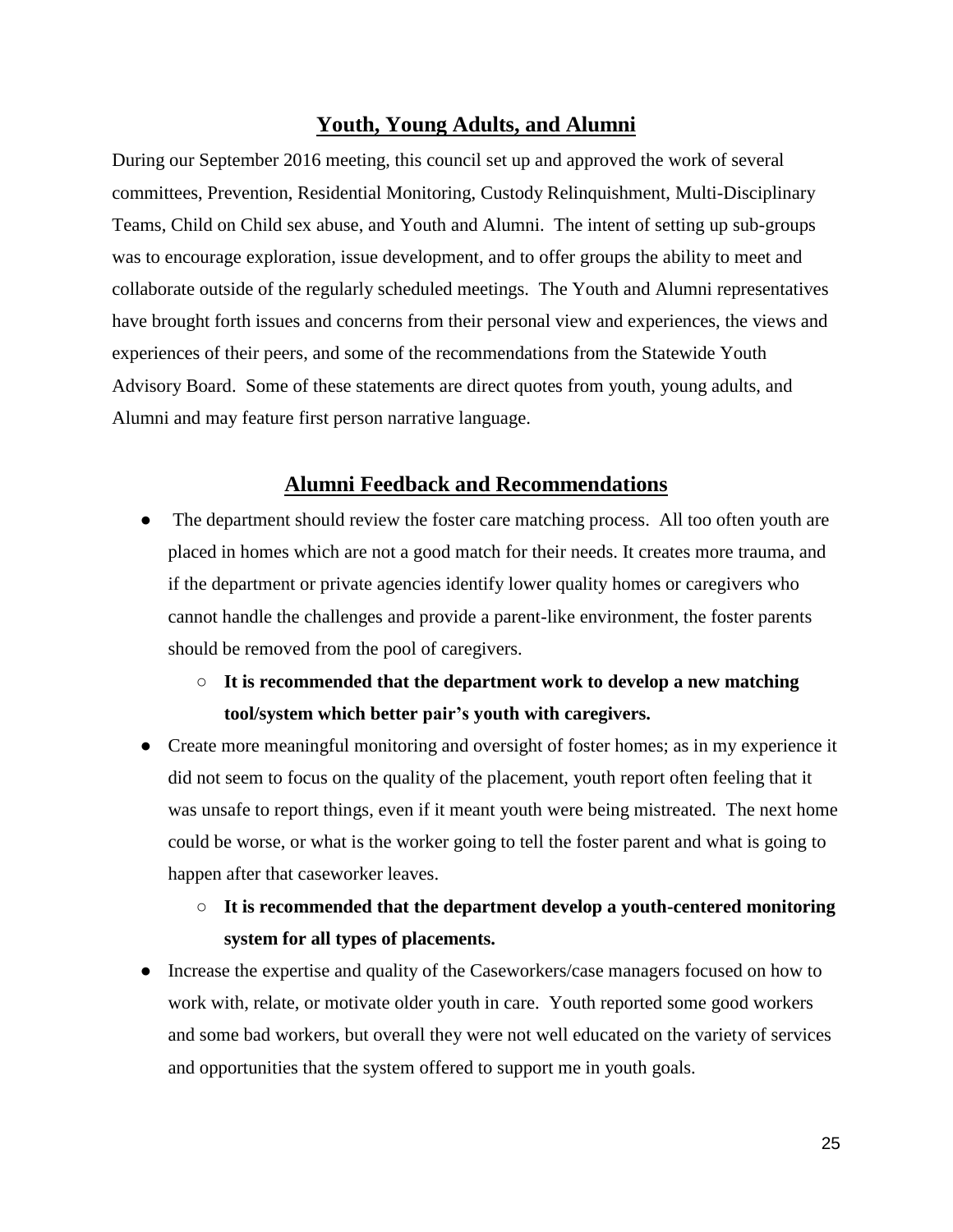● If re-training caseworkers in this area is difficult or ineffective consider providing better guides and resources on-line or a phone number to call for additional information and assistance. Youth cases only moving as fast as the worker wanted. If they wanted a youth in TLP, or Youth in college, it happened but if a youth wanted a visit or money for activity workers appeared to move very slowly.

## **Statewide Youth Advisory Board Feedback and Recommendations**

- Foster parents need to be trained on LGBTQ culture and challenges. Many youth continue to report in committee foster parents not understanding the unique challenges LGBTQ youth in care are facing.
	- **It is recommended that pre-service and in-service foster parent training address the issues of supporting every child's gender identity, sexual preferences and the process of "coming out,"**
- Youth in congregate care feel they are often uninformed about the Regional Youth Advisory Boards, educational services, and methods of advocacy among other services provided by IDCFS.
	- **It is recommended that each type of congregate care be required to keep an up to date bulletin board with this information.**
- Youth in care are concerned about the implementation of the Normalcy Legislation. Among their concerns is the implementation of rules, policy and practice that allows the following:
	- 1. Youth in care want to be able to attend the funerals of members of their family of origin.
	- 2. Youth in care want to be able to attend family reunions.
	- 3. Youth in care want to participate in sports and extracurricular activities, including prom.
	- 4. Youth in care want to be able to get their Driver's Licenses.
	- 5. Youth in care want to be able to have a cell phone and have access to it.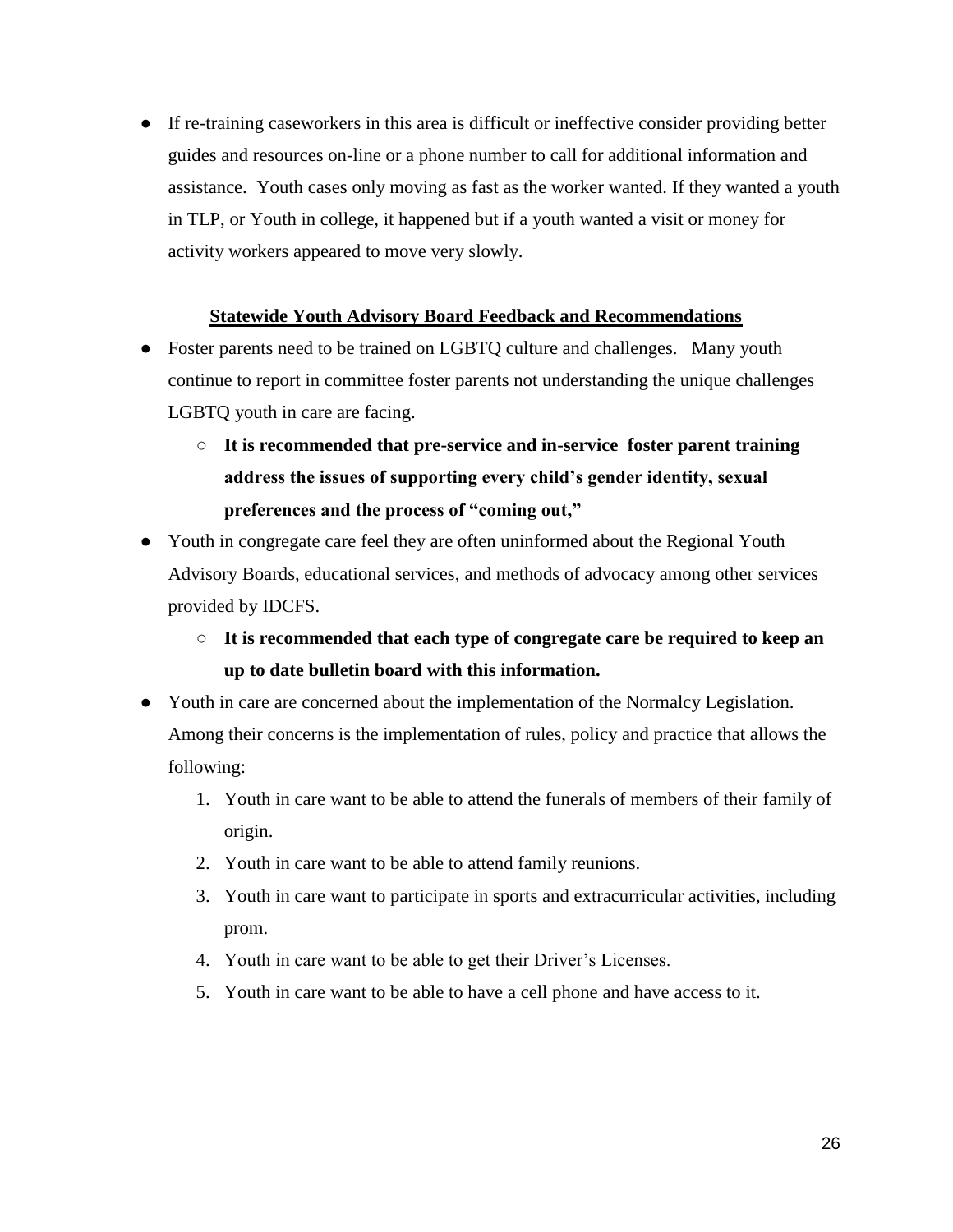- Despite sibling legislation in effect, many youth are concerned with the lack of visits and connectedness with their siblings. They report that "sibling visits feel like an afterthought."
	- **It is recommendation that the department and private agencies recruit foster parents who can take sibling groups, and more intentional planning regarding sibling visitation and connection.**